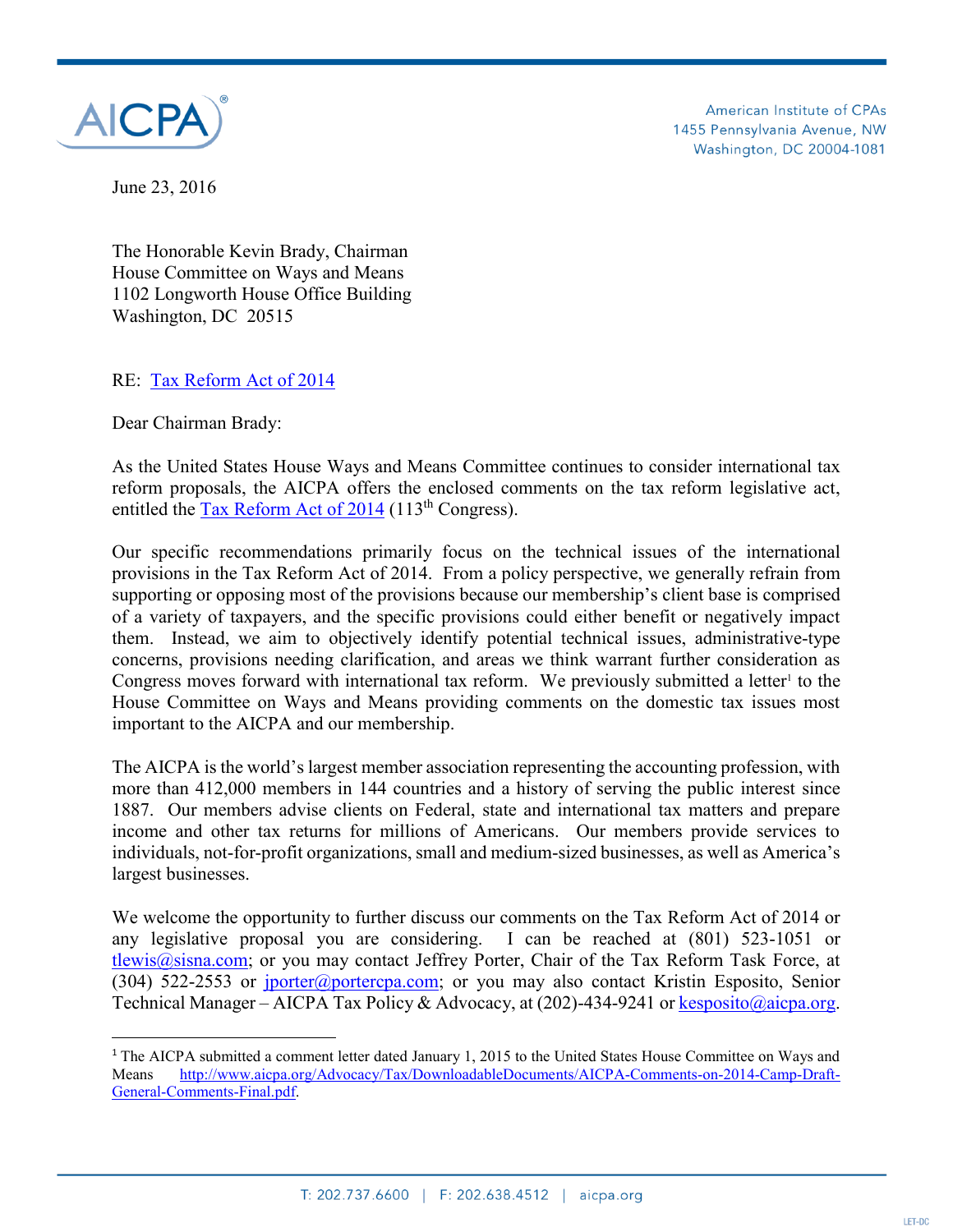Sincerely,

Troy K. Lewis, CPA Chair, Tax Executive Committee

cc: The Honorable Sander M. Levin, Ranking Member, House Committee on Ways and Means The Honorable Orrin G. Hatch, Chairman of the Senate Committee on Finance The Honorable Ronald L. Wyden, Ranking Member of the Senate Committee on Finance The Honorable Mark Mazur, Assistant Secretary for Tax Policy, Department of the Treasury

The Honorable William J. Wilkins, Chief Counsel, Internal Revenue Service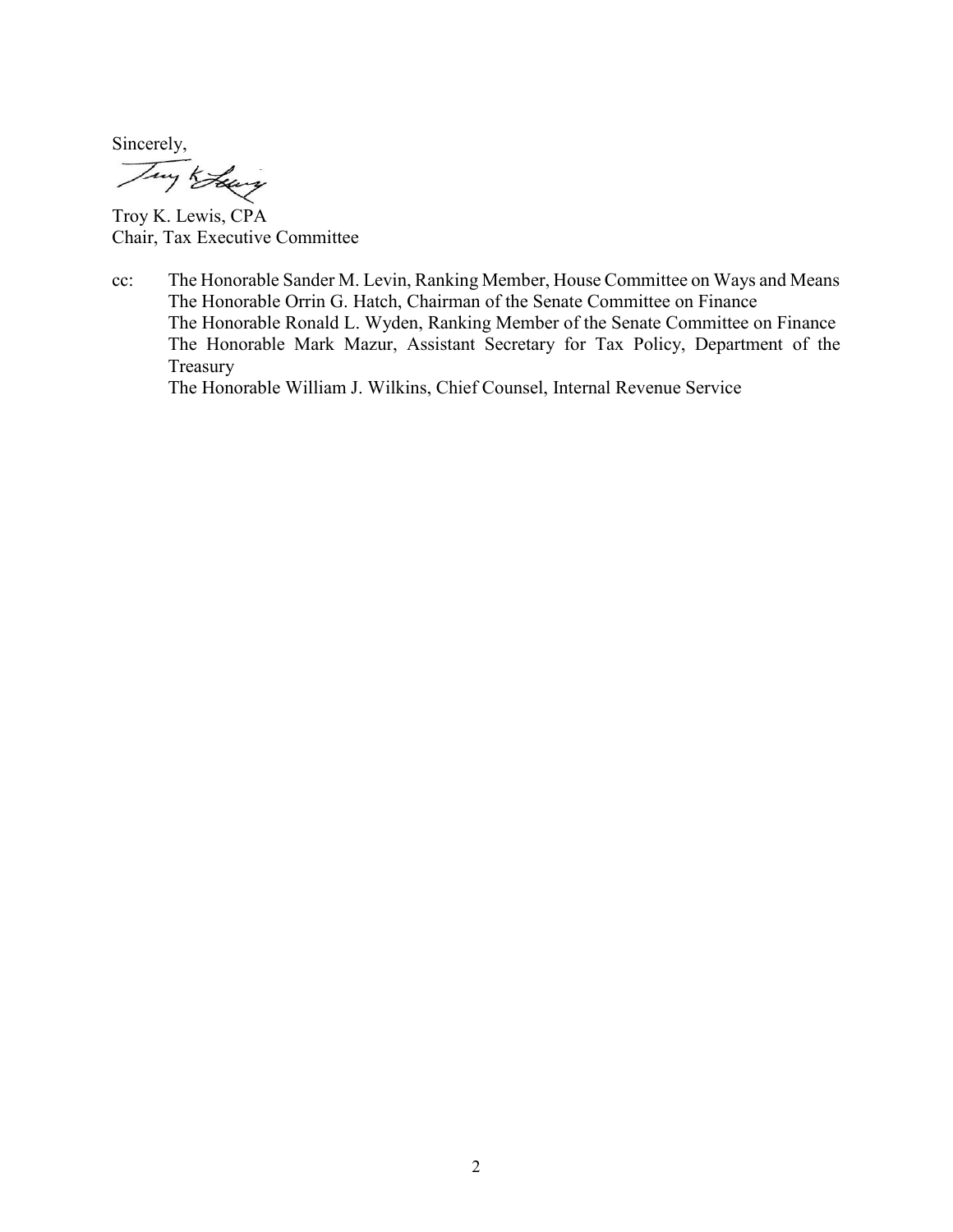## **American Institute of CPAs Comments on The Tax Reform Act of 2014 (113th Congress)**

Our attached comments relate to the United States (U.S.) House of Representatives, Committee on Ways and Means tax reform legislative text of the **Tax Reform Act of 2014** (hereinafter referred to as the "Tax Reform Act" or the "Proposal").

Unless section references are noted as from the Internal Revenue Code (IRC or "Code"), the section references are to the proposed legislative text in the Tax Reform Act. The American Institute of CPAs (AICPA) appreciates the opportunity to submit these comments and is happy to discuss with Members of Congress and their staff any of the issues addressed in this letter.

#### **General Comments**

 $\overline{a}$ 

An optimal tax system is one that is administrable, does not hinder economic growth, has minimal compliance costs, and allows taxpayers to understand their tax obligations. These features of a tax system are achievable if principles of good tax policy are considered in the design of the system.

The AICPA is a long-time advocate for an efficient and effective tax system based on principles of good tax policy. As with our prior comments on tax proposals, we have considered the AICPA's Principles of Good Tax Policy, as follows:

<sup>&</sup>lt;sup>1</sup> From 2011 to 2013, former House Ways and Means Committee Chairman Camp released several discussion drafts outlining his proposals to reform the U.S. tax system. The first of which was the discussion draft, released on October 26, 2011, containing proposed legislation that would reform the U.S. international tax regime. Former Chairman Camp subsequently released a second comprehensive discussion draft on February 21, 2014. The second discussion draft was formally introduced in the U.S. House of Representatives as the Tax Reform Act of 2014 (H.R.  $1 - 113<sup>th</sup> Congress$ ) on December 10, 2014.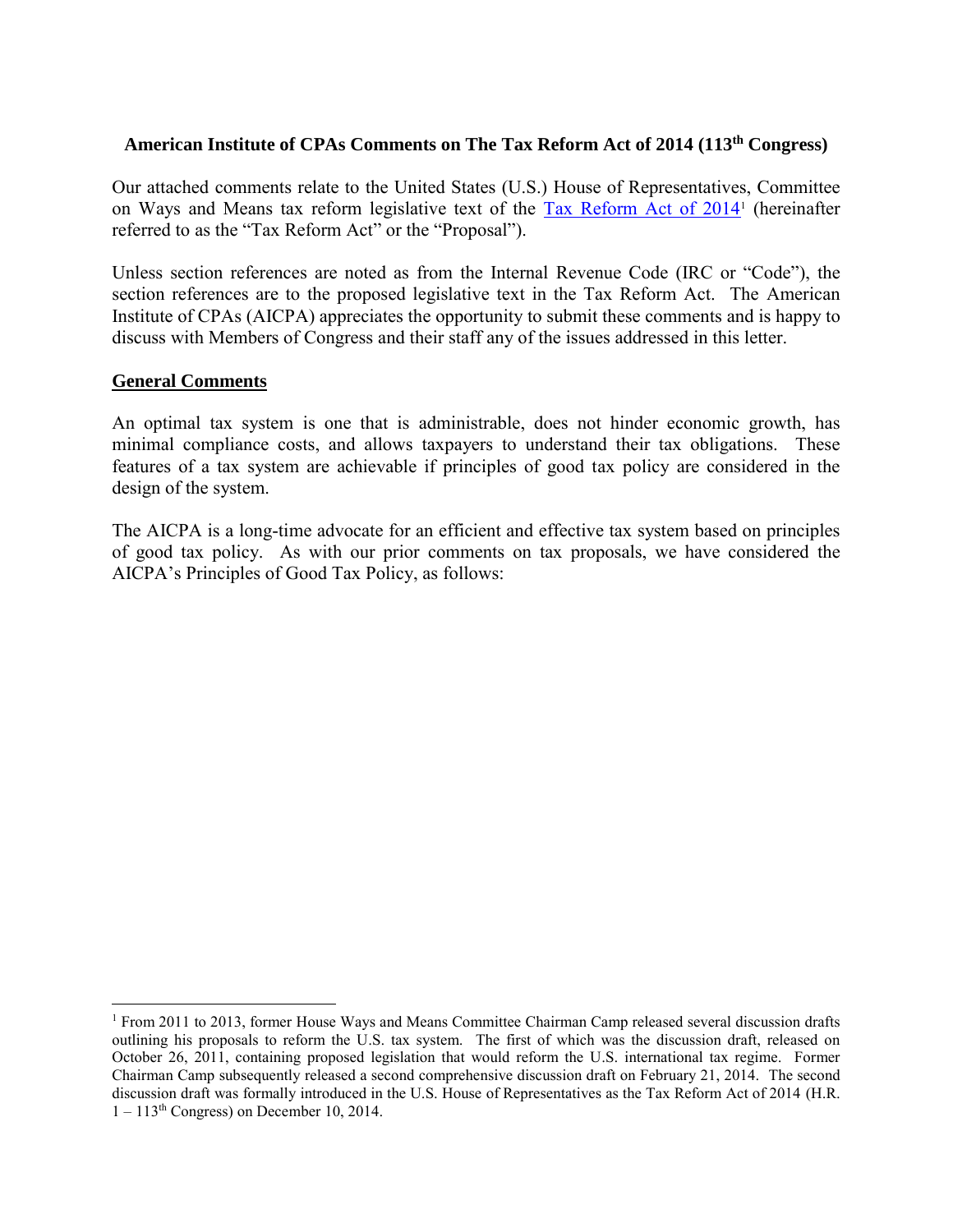# **Principles of Good Tax Policy**

6.

- **Equity and Fairness.** 1. Similarly situated taxpayers should be taxed similarly.
- $\overline{2}$ . Certainty. The tax rules should clearly specify when the tax is to be paid, how it is to be paid, and how the amount to be paid is to be determined.
- Convenience of Payment.  $\overline{3}$ A tax should be due at a time or in a manner that is most likely to be convenient for the taxpayer.
- Economy in Collection. 4. The costs to collect a tax should be kept to a minimum for both the government and taxpayers.
- Simplicity.  $5.$ The tax law should be simple so that taxpayers understand the rules and can comply with them correctly and in a cost-efficient manner.
- Neutralitv. The effect of the tax law on a taxpayer's decisions as to how to carry out a particular transaction or whether to engage in a transaction should be kept to a minimum.
- Economic Growth and Efficiency. 7. The tax system should not impede or reduce the productive capacity of the economy.
- Transparency and Visibility. 8. Taxpayers should know that a tax exists and how and when it is imposed upon them and others.
- Minimum Tax Gap. 9. A tax should be structured to minimize noncompliance.
- Appropriate Government Revenues. 10 The tax system should enable the government to determine how much tax revenue will likely be collected and when.

**AICPA** 

We strongly encourage Congress to use these principles to guide comprehensive tax reform. We recognize that it is not always possible for every provision in the overall tax system to equally meet each of the ten principles of good tax policy. Yet, it is important for lawmakers to carefully balance the principles to achieve a respected and administrable tax system. We hope that dedication to achieving an appropriate balance of the principles of good tax policy governs the decisions on tax reform.

# **Specific Comments**

# *Title IV ─ Participation Exemption System for the Taxation of Foreign Income*

## **Subtitle A** – **Establishment of Exemption System**

**1. Section 4001 – Deduction for dividends received by domestic corporations from certain foreign corporations**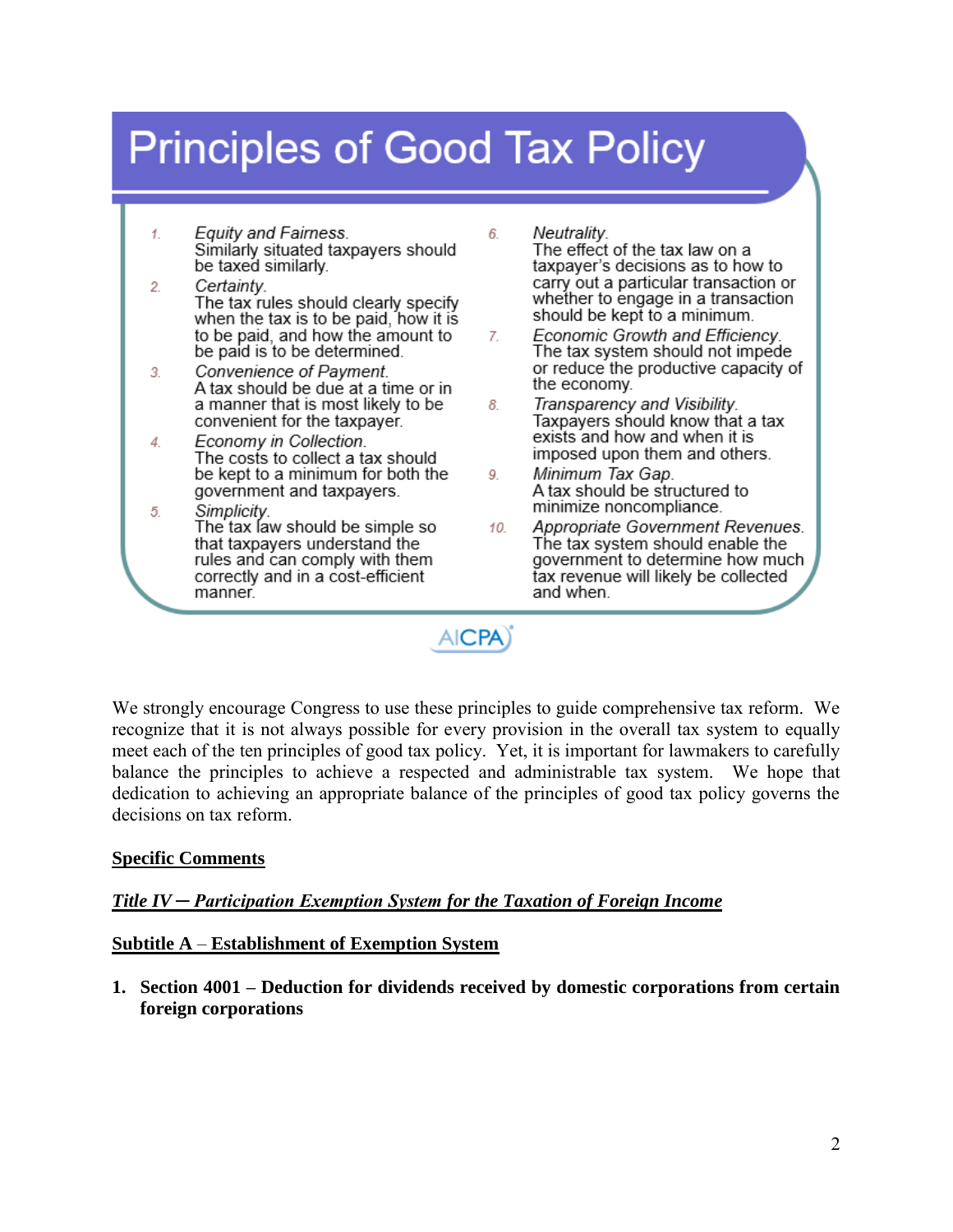## **Proposal**

Section 4001 of the Proposal provides for a 95% deduction for the foreign-source portion of dividends received by a domestic corporation (DC) from certain foreign corporations (FCs). The FCs are referred to as "specified 10% owned foreign corporations" when 10% or more of the voting stock is directly or indirectly owned by a DC.

- o Provides an ordering rule for dividends attributable to post-1986 and pre-1987 earnings and profits (E&P).
- o Does not change the treatment of a foreign branch owned by a DC. Subjects the dividends-received deduction (DRD) to a six-month holding period requirement.
- o Does not allow credits and deductions for foreign taxes paid on dividends that benefit from the DRD.

#### **AICPA Comments/Observations**

(1) The DRD applies only to U.S. shareholders that are C-corporations. Individuals, S corporations, partnerships, trusts and estates do not qualify for the proposed DRD.

Provide clarification on whether dividends paid to a partnership, with a U.S. corporate partner that is a U.S. shareholder, qualify for the DRD, to that extent.

(2) Earnings of U.S. owned foreign branches, to the extent they are not considered foreign intangible income, are subject to U.S. taxation, as they are currently, at the statutory rate (will phase down to 25%), less a foreign tax credit (FTC) for eligible foreign income taxes.

The proposed treatment for branch income is inconsistent with many countries that are part of the Organisation for Economic Co-operation and Development (OECD). Those countries provide for a participation exemption for the earnings of foreign branches and dividends from foreign companies in which a home country corporation is a significant investor (although in some cases the exemption for branches is allowable only pursuant to a bilateral income tax treaty).

If the Proposal was changed to treat foreign branches in the same way as controlled foreign corporations (CFCs), it would exempt the earnings of a foreign branch from current U.S. tax, but would impose a net 1.25% tax (i.e., to allow a 95% deduction) when foreign branch earnings are remitted to the U.S. home office. Similarly, under the Proposal, all of the current Subpart F income (including the proposed foreign base company intangible income (FBCII)), is subject to current U.S. tax.

Please provide guidance on what constitutes a branch (e.g., under IRC section 367(a) and/or when there is a permanent establishment under an applicable treaty), if the Proposal intends to treat foreign branches as CFCs. Also, please provide guidance on transition rules, including considerations to the potentially adverse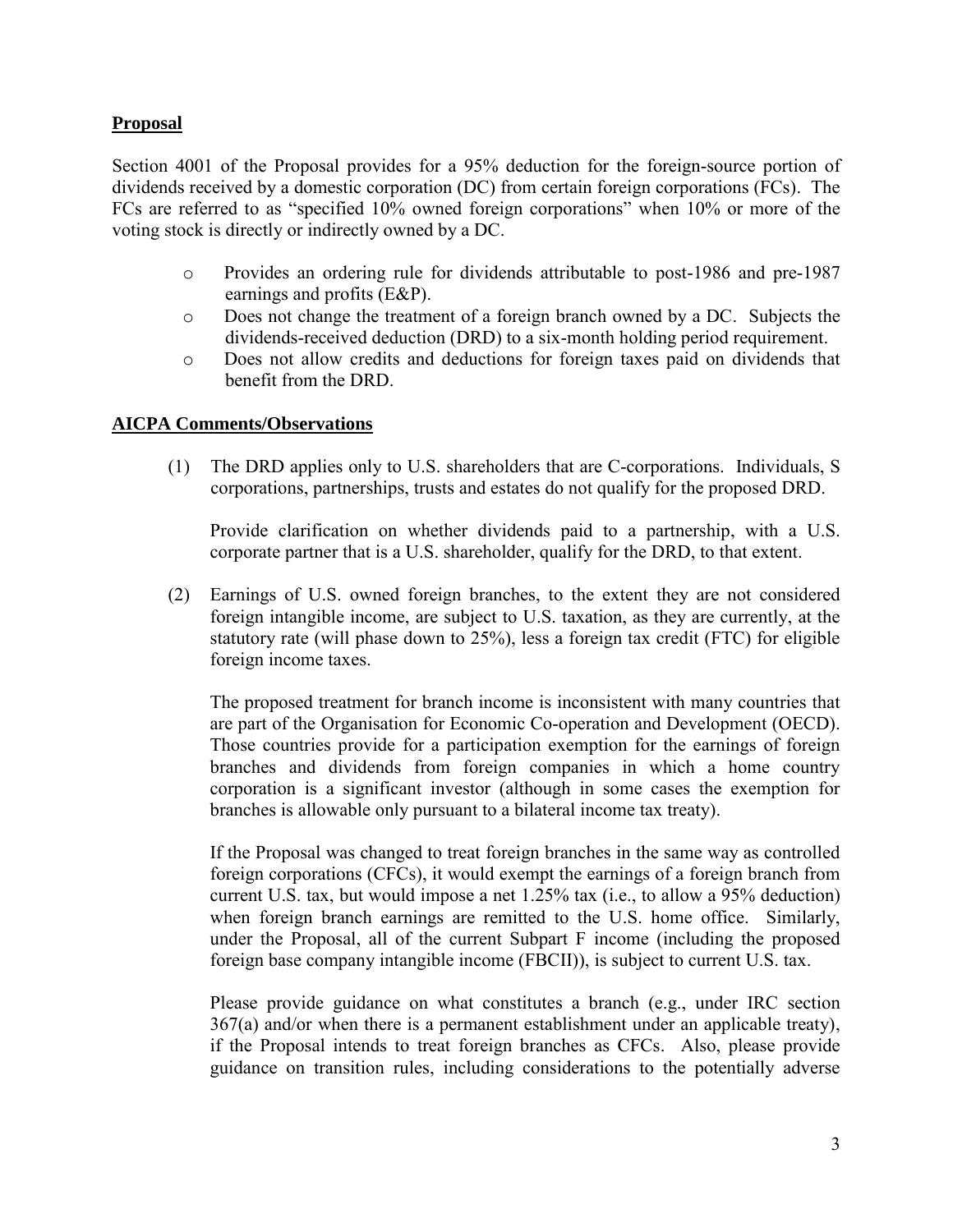effect from dual consolidated loss recapture, currency gain and other tax consequences pursuant to IRC section 367.

We acknowledge that the 2011 discussion draft adopted an approach that is similar to the above approach to branch income that was not repeated in the Proposal. We further note that removing foreign source branch income may affect the amount of a DC's income that qualifies for the reduced 15% rate for foreign intangible income because it could reduce the foreign percentage of the income of the DC.

In addition, note that many foreign subsidiaries of S corporations and partnerships have made the so-called "check-the-box" elections and are treated as fully transparent. Thus, shareholders of S corporations and partners of partnerships are subject to tax immediately in the U.S. on foreign income earned by those subsidiaries and can utilize section 901 credits on foreign tax paid by those subsidiaries under current rules. In this situation, the subsidiaries of S corporations or partnerships effectively fall within the proposed branch rules. This is why the treatment of branches under the Proposal could broadly affect pass-through entities.

(3) Under the Proposal, the foreign-source portion of a dividend equals the amount that bears the same ratio to the dividend that the post-1986 undistributed foreign earnings bears to the total undistributed post-1986 earnings. Similar treatment applies to dividends paid out of accumulated pre-1987 E&P. An ordering rule treats dividends as paid out of post-1986 E&P first.

The AICPA supports granting the 95% DRD only to foreign source earnings because E&P derived from U.S. effectively connected income (ECI) qualifies separately for a partial or complete DRD under section 245. Dividends from an at least 80% owned (by vote or value) domestic corporation qualify separately for a DRD under IRC section 245.

Consider modifying the current domestic DRD rules under IRC section 245(a) to conform with the proposed IRC section 245A (i.e., the 95% DRD).

We further request guidance on the computation of the foreign portion of the dividend for specified 10% owned FCs with a deficit in accumulated E&P, but with current-year positive E&P (i.e., where the so-called "nimble dividend" rule applies).

If combining the positive amount of current E&P and the accumulated E&P deficit results in an amount that is zero, or negative, the foreign portion of the dividend is not determinable under the Proposal as drafted. As a result, U.S. tax of 25%, the full statutory rate, may apply to the dividend, which is in clear contradiction to the policy behind allowing the 95% DRD.

(4) Under the Proposal, IRC section 959 remains in effect; thus, a previously taxed income (PTI) distribution from a CFC is not considered a dividend. Any IRC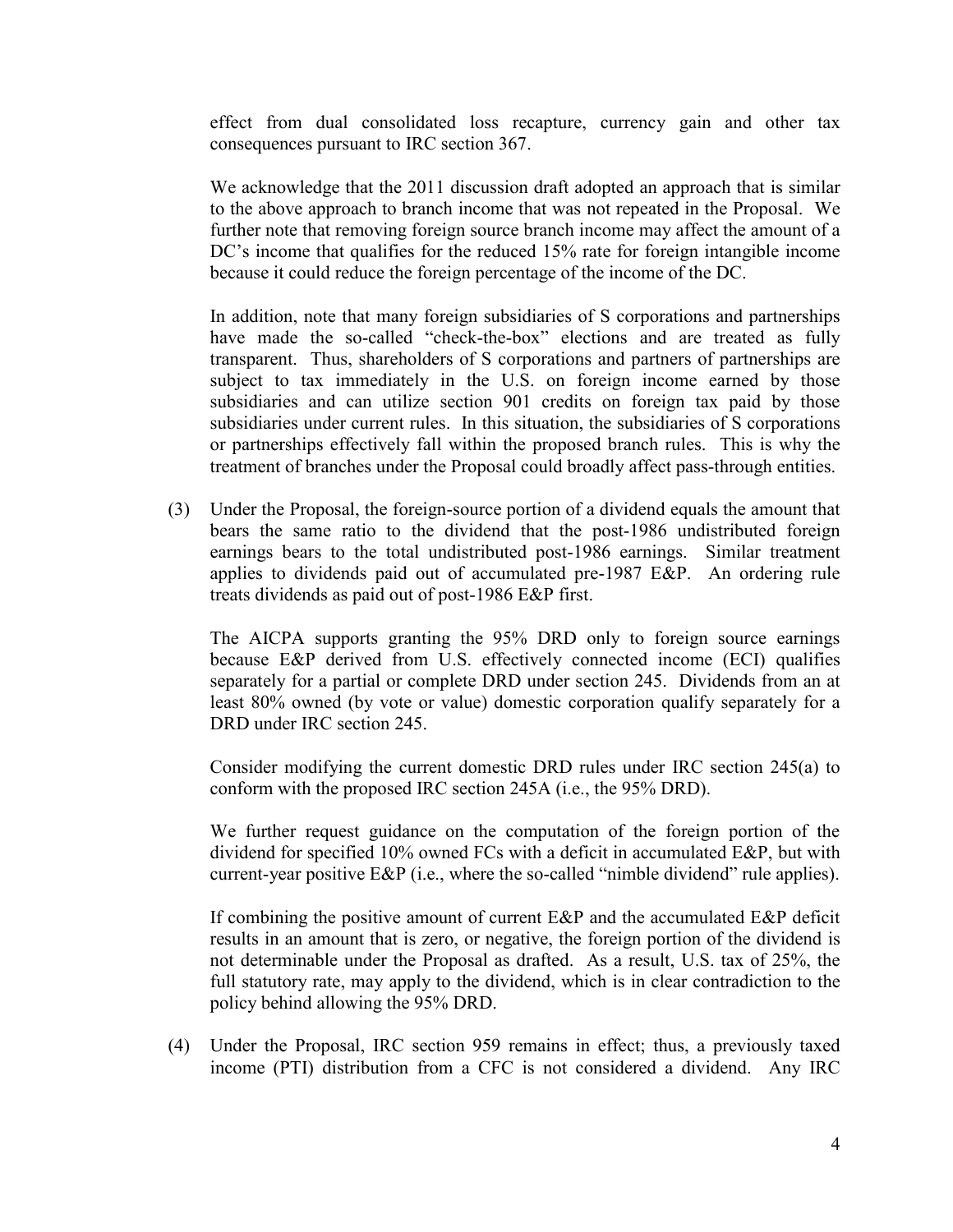section 986(c) gain associated with the PTI distribution does not appear to qualify for the DRD, and is included in gross income (as it is under present law).

- (5) Does an excess distribution of a passive foreign investment company (PFIC) that is owned by a 10% U.S. shareholder qualify for the 95% DRD? Similarly, does income of a qualifying electing fund (QEF) that is owned by a 10% U.S. shareholder qualify for a DRD? The passive nature of the earnings of a PFIC or QEF may warrant treatment that is similar to the treatment of foreign personal holding company income (FPHCI). Consider whether it is more appropriately taxed at the full statutory rate, offset by FTCs.
- (6) IRC section 1248 is not modified by the Proposal.

Consider if it is reasonable to conclude that gain recognized upon the sale of the stock of a CFC that is recharacterized as a dividend under IRC section 1248 is eligible for the 95% DRD under the Proposal. If yes, then the language in the statute or committee report should clearly reflect this intention.

Also, a similar issue exists for "constructive dividends" that are taxed to a DC that owns stock in a FC where the dividend is imputed to the DC as the result of an IRS audit. In addition, consider whether the application of IRC section 1248 should extend to 10/50 companies. If CFC status is irrelevant as to whether dividends qualify for the DRD, then is it relevant as to whether gains are recharacterized as DRD-eligible dividends?

# **2. Section 4002 – Limitation on losses with respect to specified 10-percent owned foreign corporations**

# **Proposal**

Section 4002 of the Proposal provides for a reduction in the basis of shares of a specified 10% owned FC for purposes of determining losses with respect to dispositions of the shares.

o Provides that the adjusted basis of the shares is reduced by the amount of DRD allowed with respect to dividends from the FCs.

Section 4002 of the proposal also provides for recapture as income, the "transferred loss amount" with respect to the transfer of *substantially all* of the assets of a foreign branch (within the meaning of section  $367(a)(3)(C)$  to a specified 10% owned FC. (Note: Although this rule is included in section 4002, for the most part, it is not related to the basis-reduction proposal described immediately above.)

o The transferred loss amount equals the excess of the post-effective-date losses incurred by the foreign branch that were deducted by the DC, over the sum of the taxable foreign branch profit earned after the loss is incurred and the overall foreign loss (OFL) recapture arising out of disposition of the branch assets.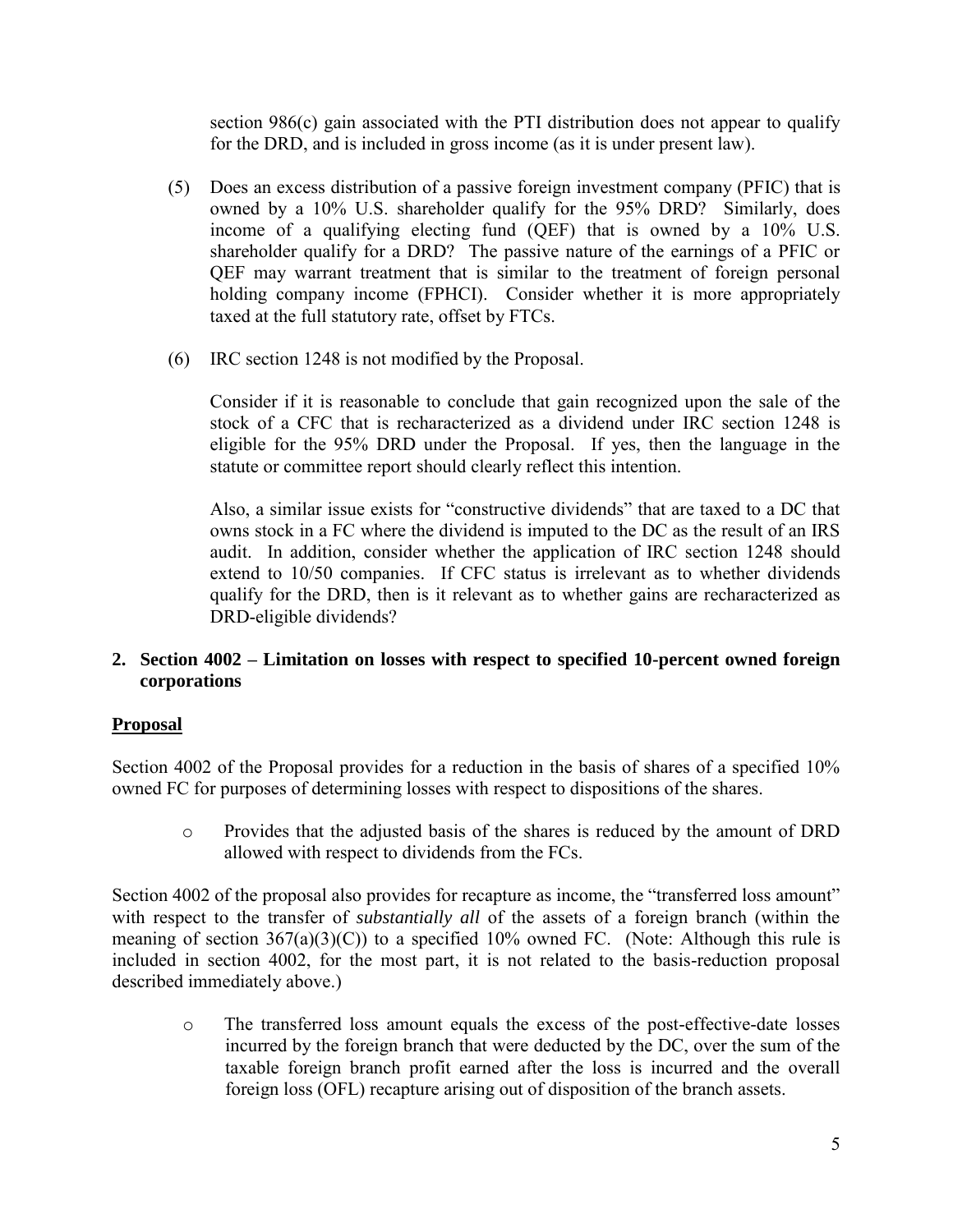- o The transferred loss amount is limited to the aggregate amount of DRD allowable to the DC during the taxable year of the transfer and subsequent years.
- $\circ$  For transfers not covered by IRC section 367(a)(3)(C), the transferred loss amount is further reduced by any other recognized gains.
- o There is coordination with the amount recognized under IRC section  $367(a)(3)(C)$ .
- o Treasury is authorized to issue regulations to adjust the basis of the transferee stock.
- o The amount recognized under the Proposal is U.S.-source income. Any amount recognized under IRC section 367(a)(3)(C) is also U.S.-source.

- (1) Provide guidance on what constitutes "substantially all."
- (2) With a DRD regime for dividends, a targeted basis reduction provision is arguably necessary to prevent the sheltering of gains by pre-sale dividends that benefit from the 95% DRD. The basis reduction provision, as drafted, however, could extend to stock losses that may not have been created by pre-sale dividends. In this respect, the language of the basis reduction provision appears too broad.

# **3. Section 4003 – Treatment of deferred foreign income upon transition to participation exemption system of taxation**

## **Proposal**

Section 4003 of the Proposal provides for transition rules related to the immediate inclusion of the post-1986 E&P of CFCs and so-called 10-50 FCs in the income of the U.S. shareholder, subject to tax at a bifurcated reduced rate.

- o Applies to U.S. shareholders regardless of whether they are DCs, individuals, partnerships, corporations, trusts or estates. A U.S. person who owns less than 10% of a 10-50 FC or of a CFC is not subject to this mandatory income inclusion.
- o Provides that deductions from the inclusion are allowable such that earnings invested in cash, cash equivalents, and other short-term assets are taxed at an effective rate of 8.75% and other earnings are taxed at an effective rate of 3.5%. The 8.75% and 3.5% effective rates are the tax rates on a DC (by applying the 90% deduction for non-cash E&P and the 75% deduction for cash E&P to the current 35% corporate tax rate). The rate for an individual (or an estate or trust) in the top 39.6% bracket is slightly higher.
- o Provides rules for allocating E&P deficits to offset post-1986 positive E&P. Only deficits in a CFC or in a 10-50 FC that is owned by the U.S. shareholder as of February 26, 2014 are taken into account for this purpose.
- o Provides that foreign tax credits and deductions are not allowed with respect to the deductible portion of the inclusion.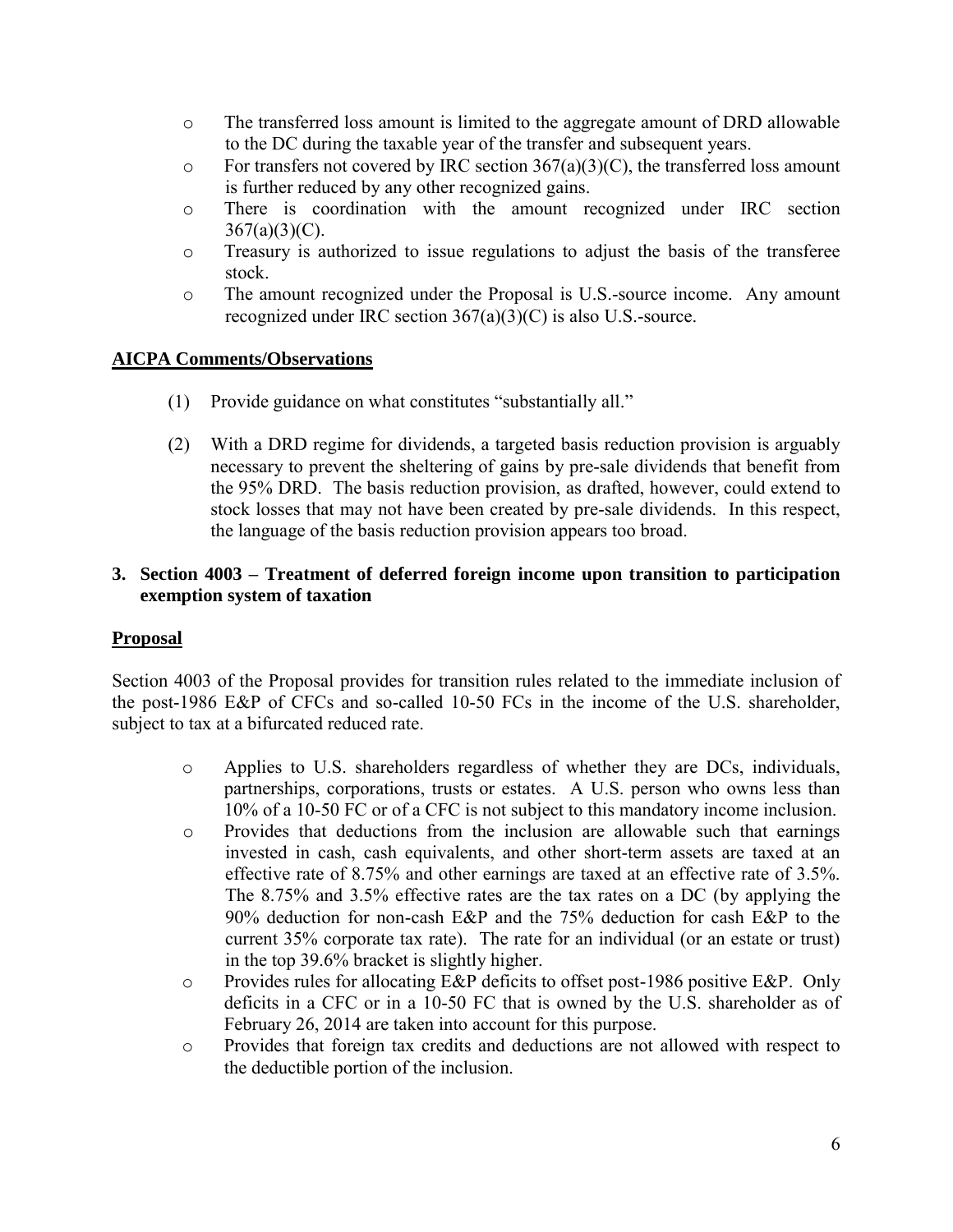- o Provides special rules to allow deferral of the transition rule inclusion for S corporation shareholders.
- o Provides for the ability to pay the tax on the transition rule inclusion in installments without interest.

- (1) Under the Proposal, only post-1986 E&P is subject to the deemed inclusion. Pre-1987 E&P not subject to the deemed inclusion would nevertheless qualify for the 95% DRD when repatriated.
- (2) For C corporation shareholders, the FTC is allowable against the taxable portion of the deemed inclusion, in contrast with the new 95% DRD whereby no FTC is allowed against the U.S. tax imposed on the 5% taxable portion of the dividend.
- (3) Distributions during the last taxable year of a 10-50 FC or of a CFC would not reduce the post-1986 E&P subject to the deemed inclusion. These distributions are likely considered distributions of PTI.
- (4) Consider whether it is appropriate to "force" inclusion of pre-effective date earnings of a 10-50 FC.

Historically, E&P of a FC that is not controlled by U.S. shareholders is not included in income until it is repatriated or otherwise "cashed in" (thus, Subpart F does not apply to U.S. persons who own 10% or more of the stock in a 10-50 FC, and the PFIC rules do not apply until there is an "excess distribution" from the PFIC in the form of either a dividend or a sale of the PFIC stock, or unless the shareholder makes an election to include E&P in gross income, that is, by making a QEF election with respect to a PFIC). In this respect, the 14% transition rule inclusion, which would tax the accumulated E&P of most CFCs as proposed in the Administration's Fiscal Year 2017 Revenue Proposals ("FY 2016 Budget") only applies to CFCs.

- (5) Consider whether the payment deferral extended to shareholders of S corporations extends to a U.S. individual, a U.S. partner of a partnership, or the U.S. beneficiaries of a trust or an estate as well.
- (6) The deemed inclusion would not trigger recapture of OFL.

Consider how the proposed IRC section 965(a) inclusion interacts with IRC section 904(c) FTC carryforwards and IRC section 907.

Since proposed IRC section 965(g) already disallows FTCs on the deductible portion of the inclusion, consider a rule that allows a reduction of the OFL equal to the amount of the DRD.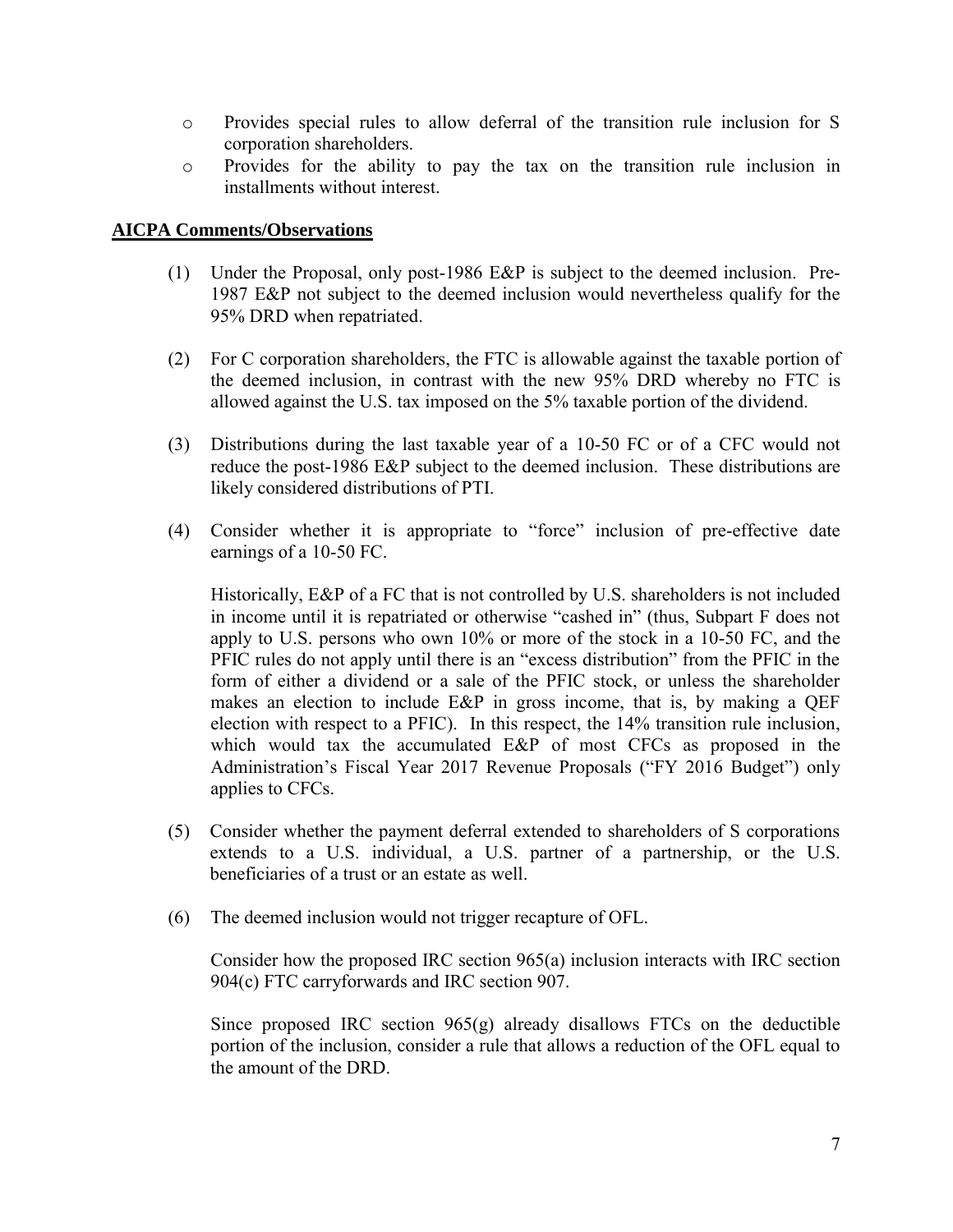(7) Generally under IRC section 909, it is possible to "suspend" foreign income tax so that it is not taken into account for FTC and E&P purposes if, under certain specified circumstances, foreign income tax is taken into account by a person that is not the person that takes into account the income or earnings (related income) from which the tax is assessed. Foreign taxes are "unsuspended" generally if the taxes and related income are reunited in the same person or if the related income is subject to tax in the U.S.

Consider whether to release taxes suspended under IRC section 909 as all accumulated E&P is taken into account by the U.S. shareholder under this provision. If they are unsuspended, consider if a recalculation of E&P for the last taxable year of a foreign corporation that begins before January 1, 2015 is necessary in order to account for the unsuspended taxes.

In addition, consider whether it is appropriate to release suspended taxes that are related to deficit in related income.

(8) Consider increasing the basis of the stock of the FC under IRC section 961 upon the deemed inclusion. If you permit such increase, should the basis also decrease by the amount of the deduction?

# **4. Section 4004 – Look-thru rule for related controlled foreign corporations made permanent**

## **Proposal**

Section 4004 of the Proposal would make permanent the "CFC look-through rule" of IRC section 954(c)(6).

## **AICPA Comments/Observations**

The AICPA supports making IRC section 954(c)(6) permanent. H.R.2029 **–** Consolidated Appropriations Act of 2016<sup>2</sup> extended IRC section 954(c)(6) through 2019.

## **Subtitle B - Modifications Related to Foreign Tax Credit System**

**1. Section 4101 – Repeal of section 902 indirect foreign tax credits; determination of section 960 credit on current year basis.** 

# **Proposal**

 $\overline{a}$ 

Section 4101 of the Proposal would repeal IRC section 902 indirect foreign tax credits; determination of IRC section 960 credit on current year basis.

<sup>2</sup> Pub. L. No. 114-13.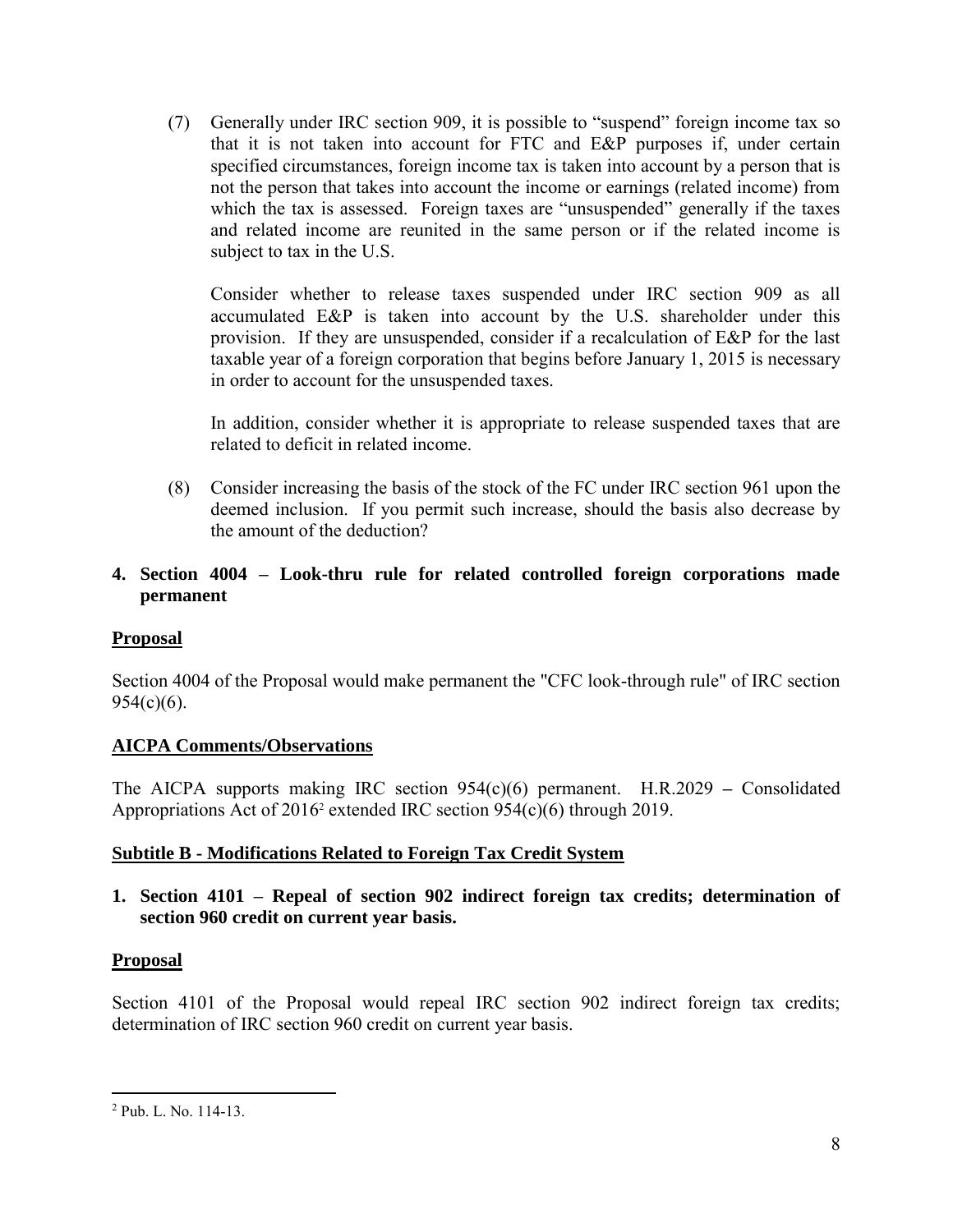o Deemed paid taxes include foreign taxes attributable to distributions from previously taxed E&P, including distributions made through tiered-CFCs, to the extent they have not been deemed paid by the DC for any prior taxable year.

# **AICPA Comments/Observations**

- (1) Section 960 will continue to allow a FTC against a CFC's Subpart F income. A CFC that realizes 100% Subpart F income should essentially have the same treatment as a foreign branch. Therefore, it is appropriate to allow any direct foreign taxes, such as withholding taxes on the distribution of income that has been included as Subpart F income, or PTI, in addition to IRC section 960 indirect FTC. Also, it is appropriate to allow the same treatment even if the PTI is paid out in a later year and is only utilizable against other taxable foreign-source income realized by the DC in the later year (compare withholding taxes that are imposed in some foreign countries when a local branch remits its after-tax profit to the U.S., in a manner similar to IRC section 884).
- (2) Since IRC section 960 indirect FTCs are determined on a current year basis and IRC section 902 indirect FTCs are repealed under the DRD regime, it appears that any taxes in CFCs suspended under IRC section 909 will generally become permanently disallowed.
- (3) Are any changes to the IRS audit period for foreign tax credits anticipated?
- (4) Are changes to the limitations on taxpayers regarding the election to take a deduction versus credit anticipated?

## **2. Section 4102 – Foreign tax credit limitation applied by allocating only directly allocable deductions to foreign source income**

## **Proposal**

Section 4102 of the Proposal applies the FTC limitation by allocating only directly allocable deductions to foreign-source income.

o Directly allocable deductions include only deductions directly incurred as a result of activities that produce the related foreign-source income.

# **AICPA Comments/Observations**

- (1) Deductions such as stewardship expenses, general and administrative expenses, and interest expense are not considered "directly allocable," and are not allocated to foreign-source income for FTC limitation purposes.
- (2) This rule is relevant only in calculating a DC's FTC limitation, where the DC: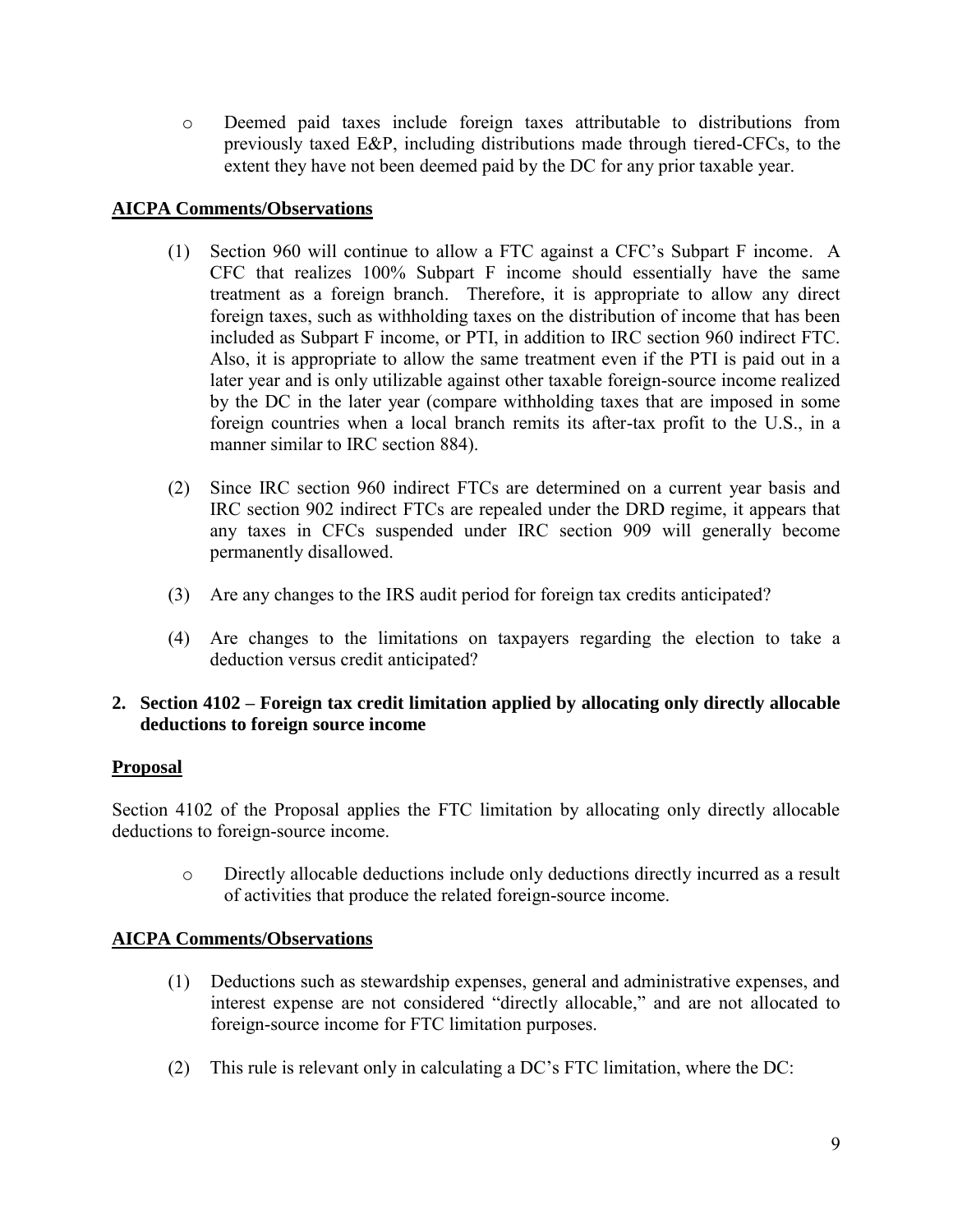a) Claims a FTC under IRC section 901 with respect to foreign income taxes imposed on foreign branch income, on dividends from non-10%-owned FCs that are possibly subject to foreign withholding tax, and/or other foreign income subject to a foreign withholding tax (such as foreign-source royalties); and/or where

b) Claims a FTC under section 960 with respect to Subpart F income.

- (3) Although the Tax Reform Act of 2014 Discussion Draft Section-by-Section Summary (the "Summary") and the Macroeconomic Analysis of the "Tax Reform Act of 2014" prepared by the Joint Committee on Taxation (JCT) ("JCT Summary") both stated that interest expense is not treated as "directly allocable" to foreign sources, the text of the bill itself appears much more subjective. We request confirmation that interest expense is not directly allocable even though certain interest is treated as allocable under Treas. Reg. § 1.861-10. In addition, consider whether rules similar to Treas. Reg. § 1.882-5 should apply to directly allocate interest expense to foreign branch operations.
- (4) To the extent that this provision does not require the allocation of certain deductible expenses (such as interest expense) to foreign sources under the "directly allocable" rule, the same expense is not included in a DC's ongoing OFL calculations. However, to the extent a DC does incur expenses other than interest, stewardship, and general and administrative expenses that were directly allocable to foreign income, those expenses are part of the OFL calculation.

## **3. Section 4103 – Passive category income expanded to include other mobile income**

## **Proposal**

Section 4103 of the Proposal renames "passive category income" for FTC purposes to "mobile category income" and expands it to include foreign base company sales income and foreign base company intangible income.

Financial services income described under IRC section 904(d)(2)(C) is no longer treated as general category income.

## **AICPA Comments/Observations**

- (1) The adoption of a 95% DRD in the Proposal would, in theory, reduce the importance of the role of FTCs in relieving double taxation. However, because the Proposal would also expand the scope of Subpart F through the broad reach of FBCII and substantially leave in place the taxation of non-dividend foreign source income earned by a DC, FTCs likely will remain the primary means for relieving double taxation.
- (2) This provision is significant because it could move "active" business income that is Subpart F income from the "general" (often colloquially called the "active" basket)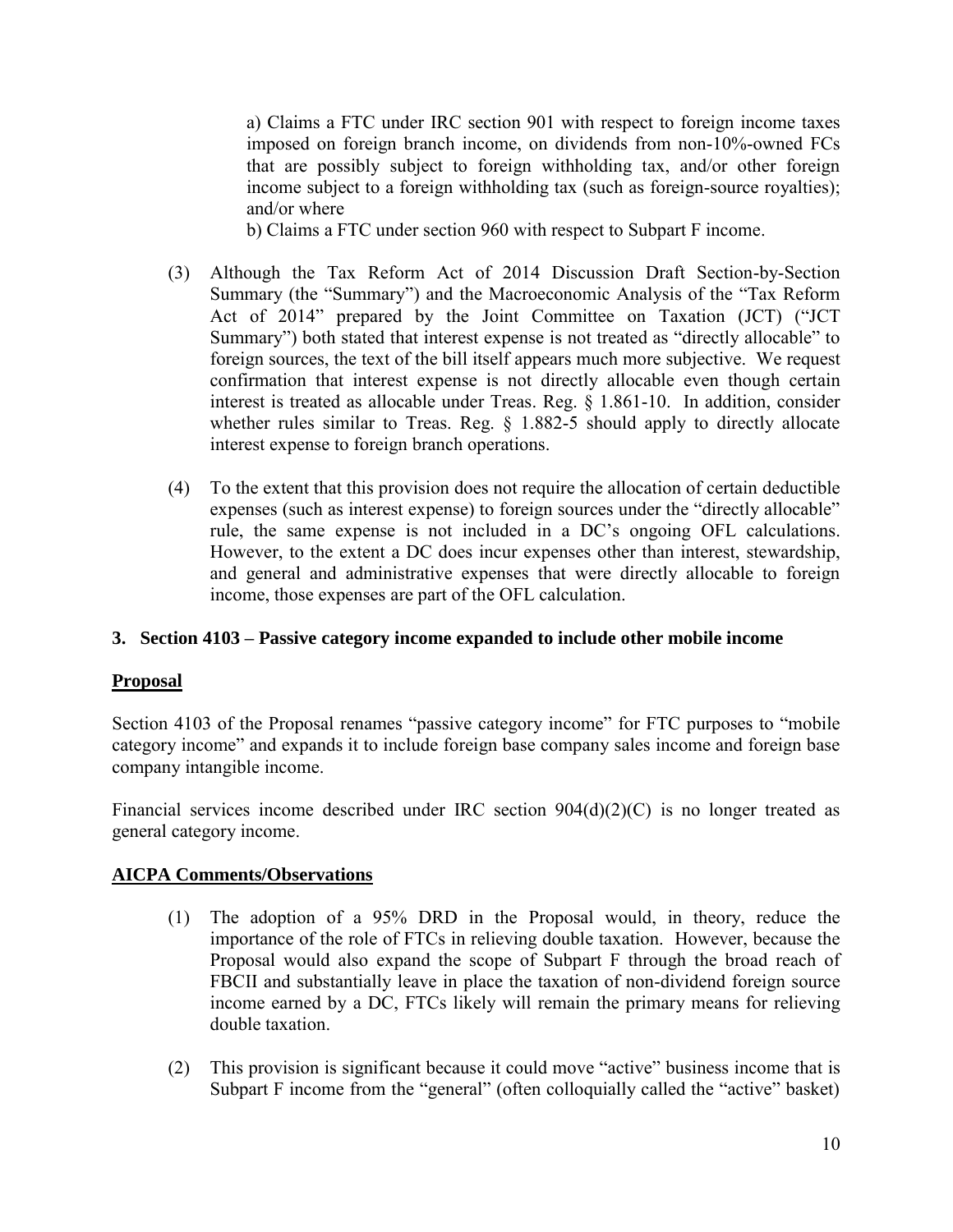into the "passive" basket, which historically has included only investment-type income such as interest, dividends, royalties, etc. (unless the so-called "high tax kick-out" rule recharacterizes them to the general basket).

It appears that the Proposal places foreign base company sales income (FBCsalesI) and the new FBCII in the passive basket due to the "mobile" nature of the income. It also appears that the inclusion of the income in the mobile basket is to prevent "cross-crediting" of low-taxed income with excess credits generated by other hightaxed foreign-source income (such as branch income that is subject to high foreign income tax) in the general basket.

(3) Please provide an explanation as to why the Proposal does not reclassify foreign base company services income (FBCsrvcsI) from the general basket to the passive basket. Such treatment results in the possibility of applying a zero tax rate to a CFC's FBCsrvcsI. By leaving it in the general basket, an incentive for taxpayers is established to arrange their CFCs to generate FBCsrvcsI, which is possible to shelter by highly taxed foreign branch income. Note, this result is not the case if the branch income qualifies for the 95% DRD. Also, please provide clarification on the overlap between foreign base company sale and service income.

In addition, considering the broad scope of the FBCII, is it appropriate to allow FBCsrvsI to remain in the general basket, while placing a CFC's low-taxed income from the provision of other kinds of services in the mobile basket?

- (4) Many foreign countries offer tax incentives to "pioneer industries" that establish manufacturing facilities within those countries (similar to what Puerto Rico and the U.S. Virgin Islands offer on a more limited basis). Does the broad, rate base lowtaxed subpart F threshold have the effect of penalizing companies that invest in those economies?
- (5) We recommend issuing detailed transition guidance with respect to FTCs carried forward in different baskets. In addition, please provide detailed guidance with respect to overall domestic loss recapture.

## **4. Section 4104 – Source of income from sales of inventory determined solely on basis of production activities**

## **Proposal**

Section 4104 of the Proposal provides that income from the sale of inventory produced by the taxpayer within and sold without the U.S., or produced by the taxpayer without and sold within the U.S., is sourced solely on the basis of the location of production activities.

o In the case of inventory produced entirely within the U.S. and exported to foreign customers, the income is sourced entirely within the U.S. In the case of inventory property produced entirely outside the U.S. and imported into the U.S., the gross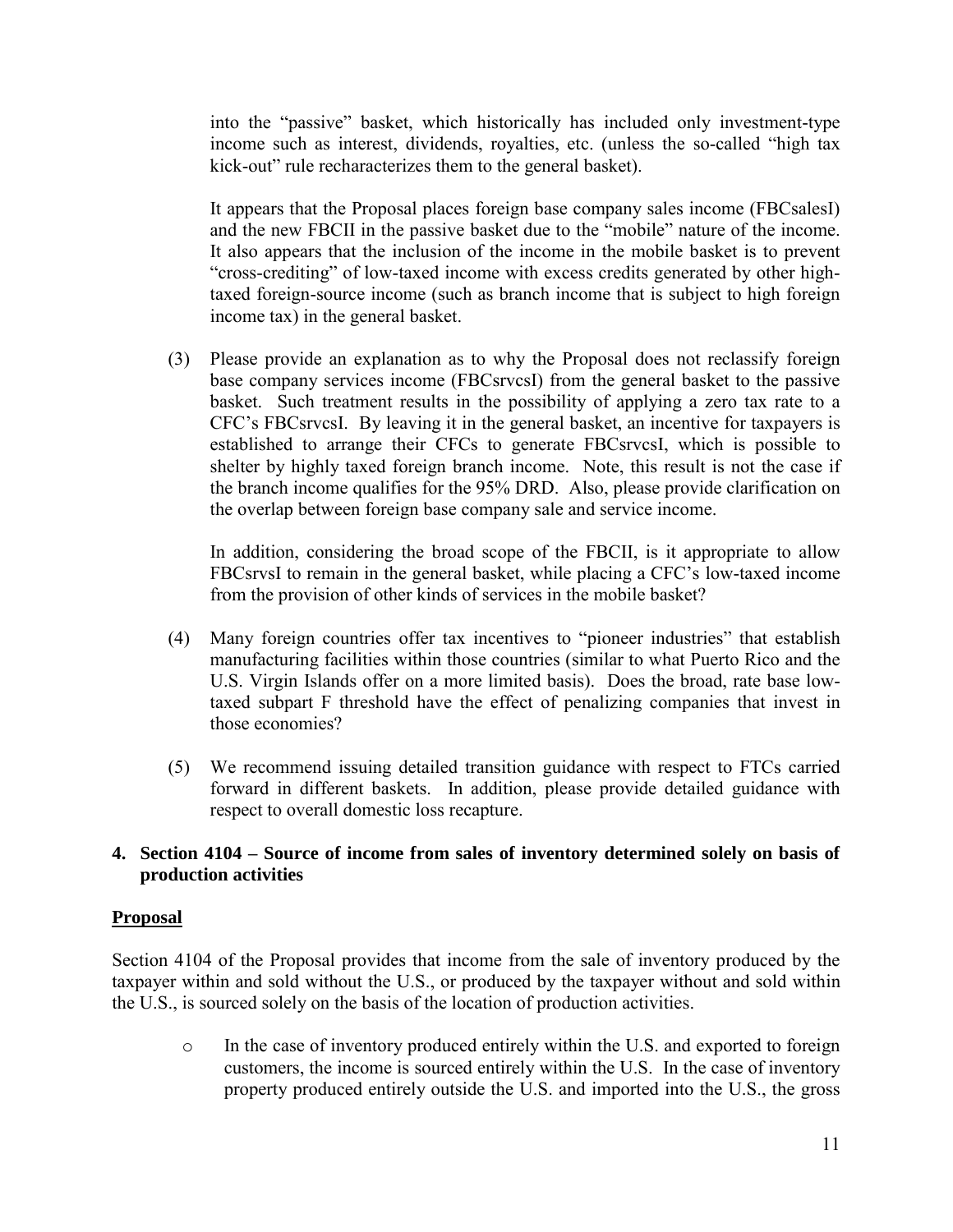profit is sourced entirely foreign. Gross profit from the sale of inventory produced by the taxpayer partly within and partly without the U.S. is sourced partly in the U.S.

#### **AICPA Comments/Observations**

- (1) This provision could have a significant effect on U.S. exporters of U.S. manufactured products, and foreign companies that sell foreign-manufactured products to U.S. customers. The proposal would not apply to companies that act solely as distributors (i.e., that purchase products and resell them in their own name) but only where the company that produced the products sells them in a crossborder context. For most of those companies, the "title passage" rule would continue to apply, subject to the special exceptions and rules in IRC sections 861- 865 and in the regulations thereunder.
- (2) With respect to U.S. exporters, the Proposal overrides Treas. Reg. § 1.863-3(b)(1), which permits the classification of 50% of the gross profit from export sales as foreign-source if title and risk of loss pass to the customer outside the U.S., even if no foreign income tax is imposed on the sale. Thus, it is possible to argue that the proposal is fair, because it avoids the "windfall" that often results in the creation of untaxed foreign-source general basket income with respect to export profits. However, if the U.S. exporter is subject to foreign income tax in the country where sales take place, the Proposal is overly harsh because it would effectively deny a foreign tax credit for the foreign tax on the sales, unless the exporter has excess foreign tax credits from other foreign operations. However, if the foreign country has a comprehensive income tax treaty with the U.S. and if the U.S. exporter has a sales office there that is taxable as a permanent establishment, in most cases a foreign tax credit is allowed under the treaty despite the provisions of U.S. law.

The AICPA suggests revising the Proposal to allow treating the sales portion of the gross profit as foreign-source if one or more foreign countries impose income tax (not sales tax or value added tax) on the exporter. We suggest using a minimum prescribed rate of tax, only if a foreign tax credit is not available under a tax treaty (compare IRC sections  $865(e)(1)(B)$  and  $865(g)(2)$ ). This type of relief provision is also consistent with the various incentives in the Code during the past fifty years to encourage exports.

(3) Where a foreign manufacturer sells products to U.S. customers and title and risk of loss pass within the U.S., the "force of attraction" rule in IRC section  $864(c)(3)$ taxes the sales portion of the gross profit as ECI if the foreign seller is engaged in a U.S. trade or business (ETBUS). If title and risk of loss pass to the U.S. customer outside the U.S., it is possible to tax the sales portion of the gross profit taxed as ECI if the seller has an "office" in the U.S. to which the sales are "attributable" under IRC section  $864(c)(4)$  and  $(5)$  (See example  $(1)$  in Treas. Regs. § 1.863- $6(c)(3)$ ). Section 4104 of the Proposal would eliminate the "force of attraction" rule in IRC section 864(c)(3) where a foreign manufacturer sells goods to U.S.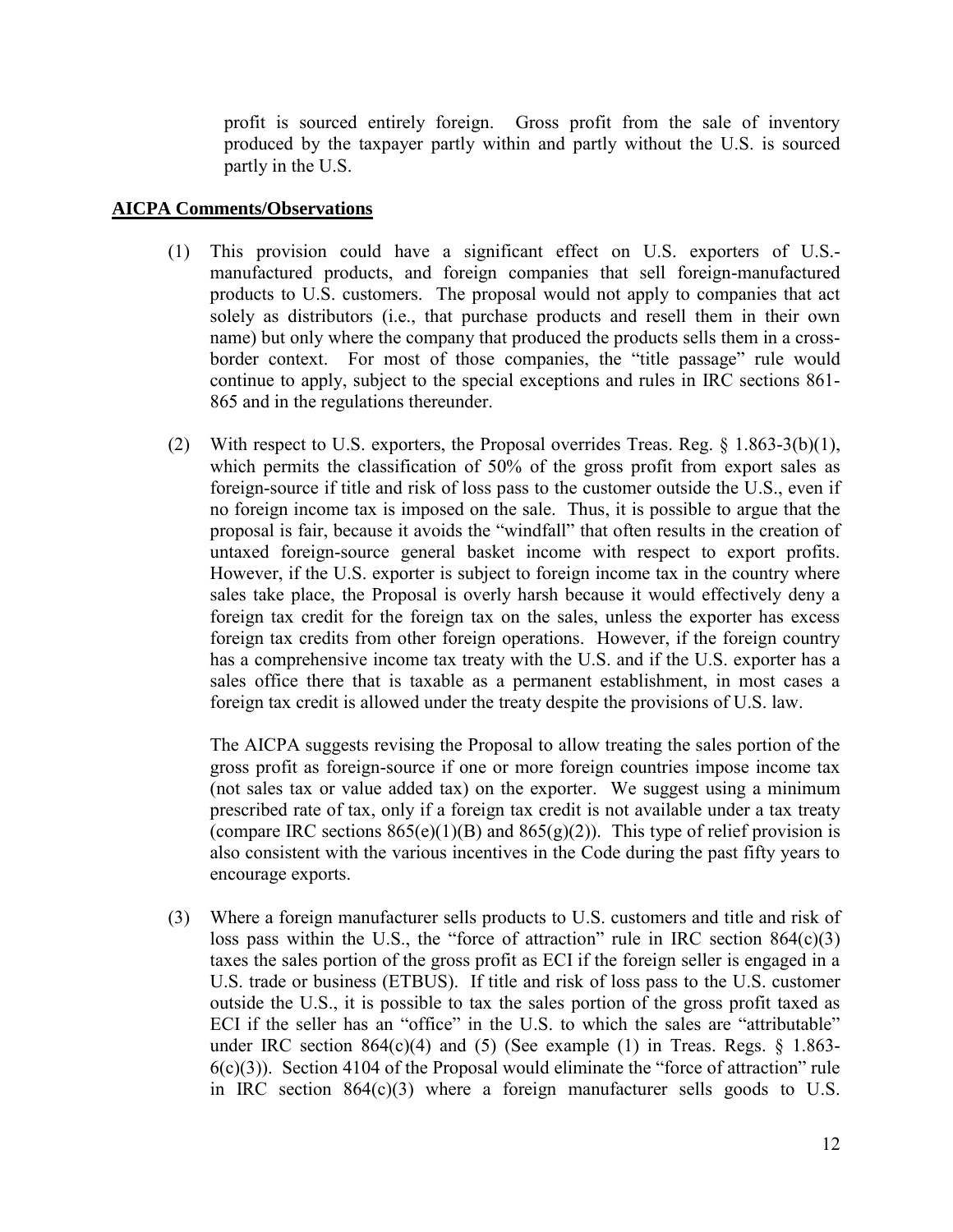customers and where title and risk of loss pass to U.S. customers, and where the seller has no U.S. "office." To that extent, the Proposal is positive, because it would eliminate a "trap for the unwary seller." Where the foreign company has a U.S. "office" to which sales are "attributable" under IRC sections 864(c)(4) and (5) of current law, the Proposal would presumably eliminate U.S. income tax on any portion of the income as well.

(4) A rule which is comparable to the Proposal already exists with respect to natural resources that are extracted within one country and sold within another (See Treas. Reg. § 1.863-1(b) and the examples thereunder). Those rules provide in general that income from mineral products that are extracted in one country and sold to customers in another is sourced entirely in the country of extraction. The Proposal in section 4104 would apparently apply to mining companies as well as to manufacturers, because it applies to all "inventory property" on the basis of "production activities." However, the Congressional committee reports should clarify this rule's application.

## **Subtitle C – Rules Related to Passive and Mobile Income, Part 1 – Modification of Subpart F Provisions**

## **1. Section 4201 – Subpart F income to only include low-taxed foreign income**

#### **Proposal**

Section 4201 of the Proposal provides an exclusion from Subpart F for certain high-taxed income as follows:

- o Foreign base company income and insurance income does not include items of income received by a CFC that are subject to a foreign effective tax rate greater than or equal to the maximum U.S. corporate rate.
- o Foreign base company income does not include foreign base company sales income if the income is subject to a foreign effective tax rate greater than or equal to 50% of the maximum U.S. corporate tax rate.
- o Not included in foreign base company intangible income (described below) are items of income received by the CFC that are subject to a foreign effective tax greater than or equal to the U.S. tax imposed on the income.

## **AICPA Comments/Observations**

(1) It appears that the intent of the 95% DRD provision and this provision is to address the "lock-out effect" as a result of the current rules but without creating an unrealistic "cliff effect" (a situation where U.S. tax is either 0% or 25%, with the choice based entirely on a foreign government's decision on a tax rate on income that is either above or below a fixed, arbitrary threshold). Please explain the tax policy reason for establishing three different "foreign tax rate" thresholds (12.5% for FBCsalesI, 15% for FBCII, and 25% for other categories of foreign base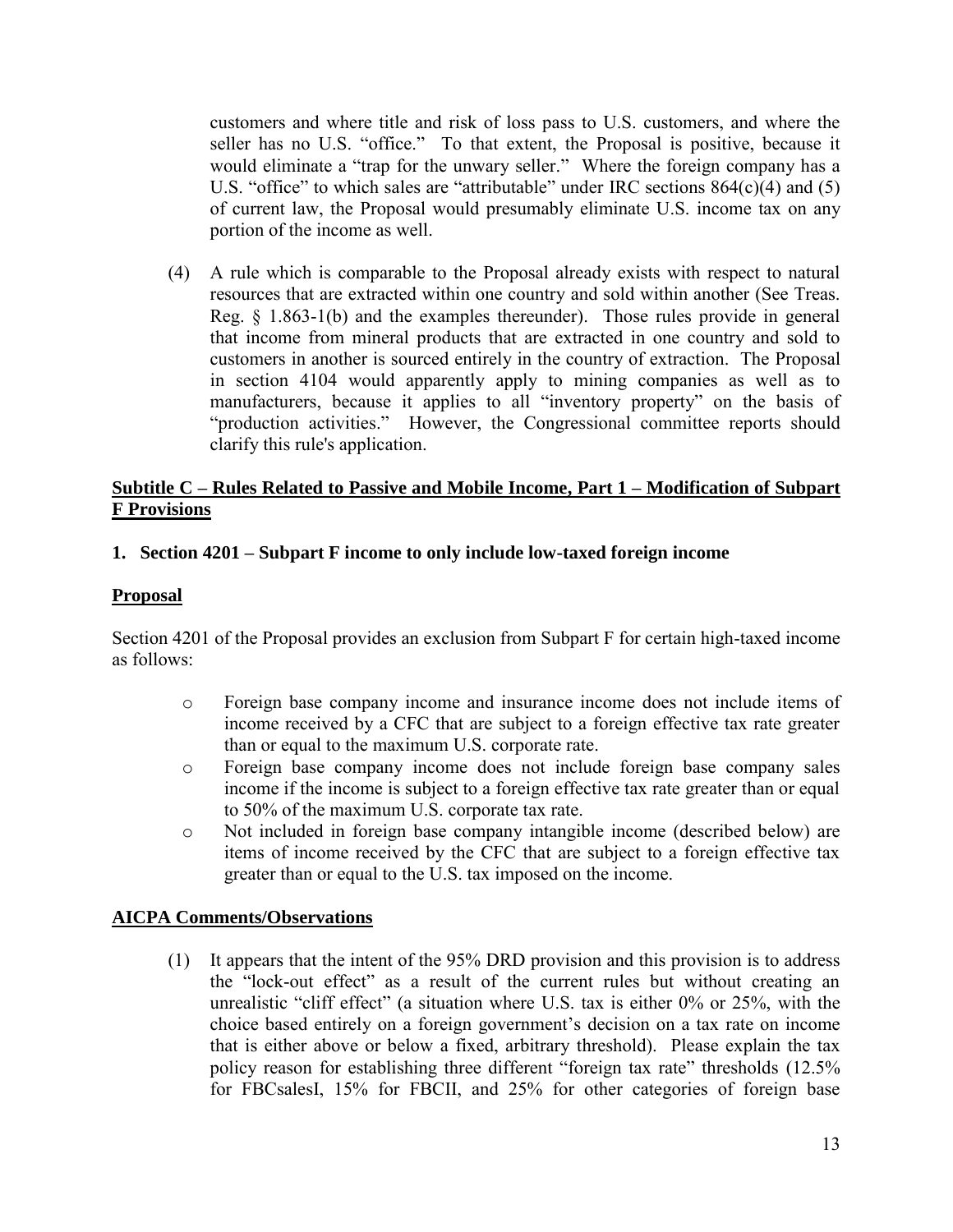company income), for excluding CFCs' income items from Subpart F, in place of the current 90%-of-the-U.S.-rate threshold.

# **2. Section 4202 – Foreign base company sales income**

# **Proposal**

Section 4202 of the Proposal provides an exclusion from foreign base company income for 50% of income that is otherwise foreign base company sales income and for 100% of income that is otherwise foreign base company sales income if the CFC is "eligible as a qualified resident [of a treaty country] for all the benefits of a comprehensive tax treaty with the United States."

o The taxes paid by the CFC with respect to the 50% excluded portion are eligible for FTC treatment as deemed-paid taxes.

# **AICPA Comments/Observations**

- (1) Why does the Proposal reduce the U.S. tax rate on FBCsalesI to 12.5%, while FBCsrvcsI remains taxed at 25%?
- (2) Please explain the purpose behind the proposed treaty exception, especially since there is no similar exception for FBCsrvcsI or FBCII that is realized by a CFC in a treaty country (and where the foreign ETR is below the relevant safe harbor rate). Is the intention to treat FBCsalesI more favorably than other types of foreign base company income, perhaps based on the fact that few (if any) of the other developed countries with CFC rules of their own are applying those rules to income that is classified as FBCsalesI under U.S. law?
- (3) If the same exception is available if a treaty country offers a zero tax rate as a "tax incentive" for a DC's CFC to establish a sales office in the country, would that not place a CFC sales company in an even more favorable position than a CFC that realized FBCsrvcsI or FBCII?
- (4) How does the exclusion of 50% of FBCsalesI interact with IRC section 959, particularly if all of the FTCs are allowed under IRC section 960? Is the excluded portion eligible for the DRD when distributed, or is it treated as PTI?

#### **3. Section 4203 – Inflation adjustment of** *de minimis* **exception for foreign base company income**

## **Proposal**

Section 4203 of the Proposal provides inflation adjustments for the Subpart F *de minimis* exception.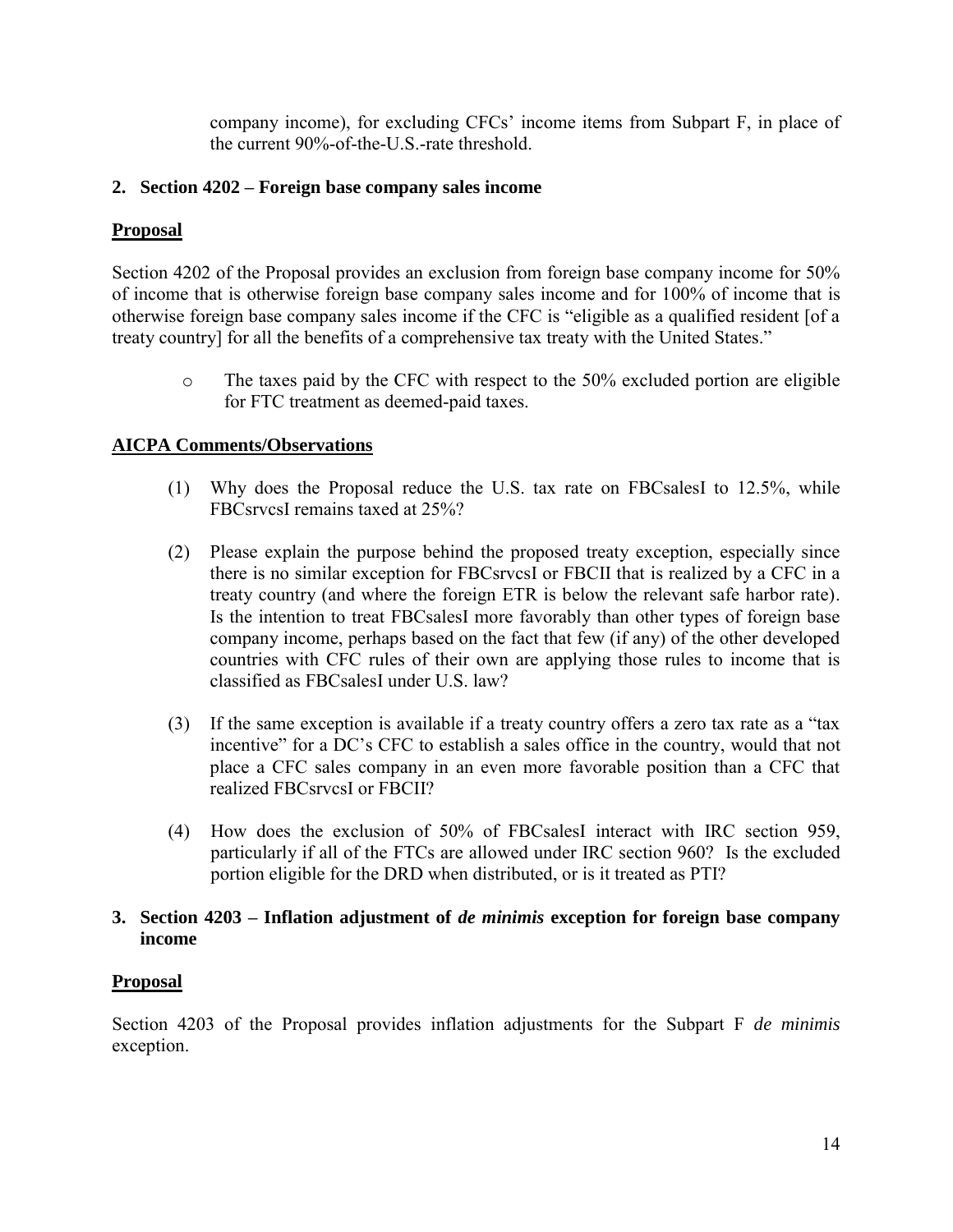The AICPA has no comments on section 4203 of the Proposal at this time.

## **4. Section 4204 – Active finance exception extended with limitation for low-taxed foreign income**

# **Proposal**

Section 4204 of the Proposal provides a modification and extension for five years of the active financing exception to Subpart F income.

- o Qualified banking or financing income or qualifying insurance income of a qualifying insurance company that is subject to a foreign ETR of at least 50% of the maximum U.S. corporate rate is excluded from foreign personal holding company income.
- o 50% of qualified banking or financing income or qualifying insurance income of a qualifying insurance company that is subject to a foreign ETR of less than 50% of the maximum U.S. corporate rate is excluded from foreign personal holding company income.
- o The taxes paid by the CFC with respect to the 50% excluded portion is eligible for FTC treatment as deemed-paid taxes.

# **AICPA Comments/Observations**

Please provide the policy reason for not making this provision permanent in order to provide more certainty to taxpayers and potential investors.

## **5. Section 4205 – Repeal of inclusion based on withdrawal of previously excluded subpart F income from qualified investments**

## **Proposal**

Section 4205 of the Proposal repeals section 955, which imposes current U.S. tax on previously excluded foreign shipping income of a CFC if there is a net decrease in qualified shipping investments.

## **AICPA Comments/Observations**

The AICPA has no comments on section 4205 of the Proposal at this time.

# **Subtitle C – Rules Related to Passive and Mobile Income, Part 2 - Prevention of Base Erosion**

**1. Section 4211 – Foreign intangible income subject to taxation at reduced rate; intangible income treated as subpart F income**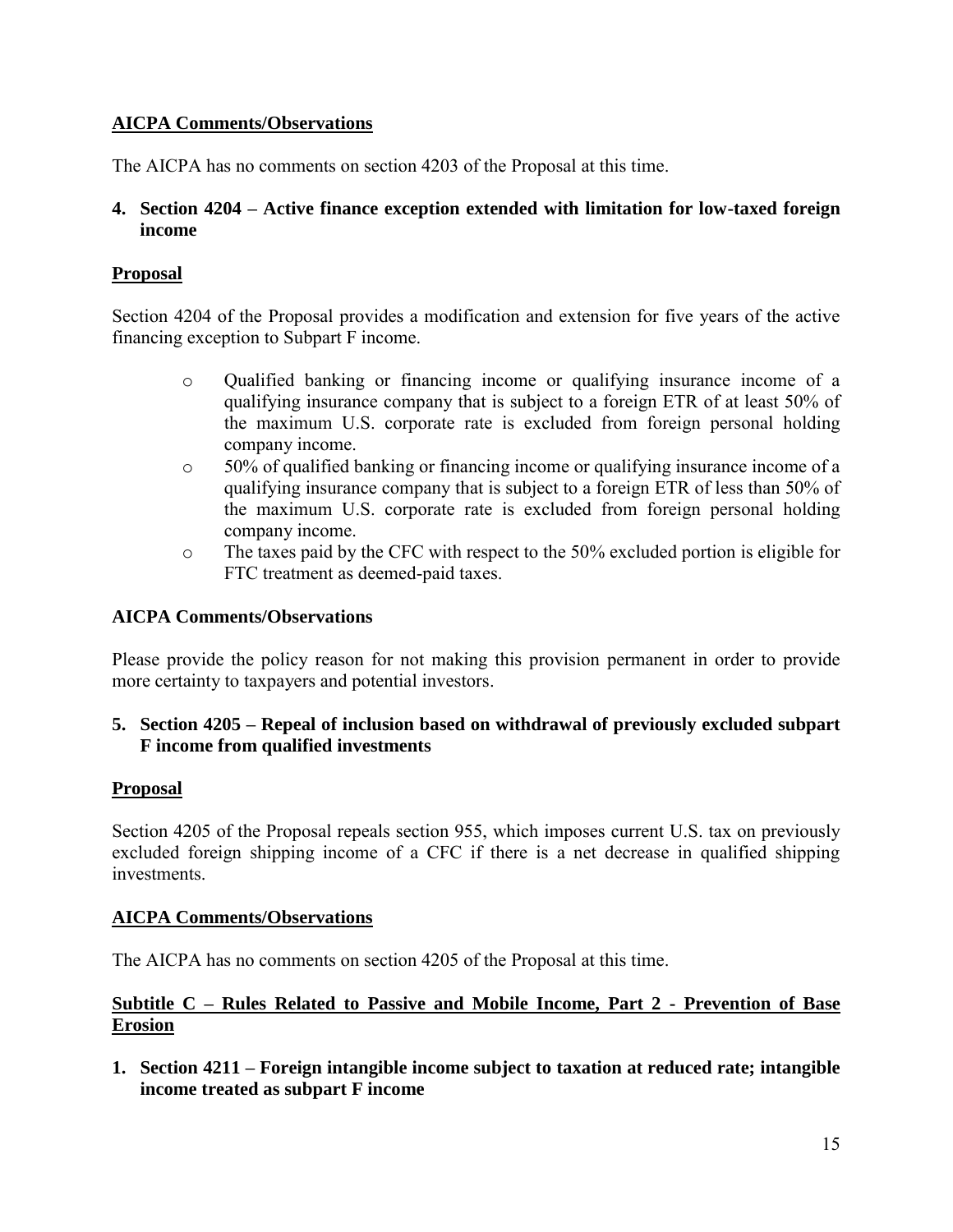## **Proposal**

Section 4211 of the Proposal provides that foreign income deemed intangible income is taxed on a current basis at a reduced rate of tax, regardless of whether the income is earned by a DC directly or is earned indirectly through an interest in a CFC. Deemed intangible income includes:

- o FBCII of a CFC, and
- o Foreign intangible income of a DC.

Certain income of a CFC is treated as a new category of Subpart F income, which is FBCII.

- o FBCII is the excess of adjusted gross income of the CFC less 10% of the adjusted basis of certain tangible assets, reduced by allocable deductions.
- o FBCII is reduced by the "applicable percentage" of the CFC's foreign personal holding company income, FBCsalesI, FBCsrvcsI, and foreign base company oil related income.
	- The applicable percentage is the excess of the CFC's adjusted gross income (AGI) over 10% of the CFC's adjusted basis in depreciable tangible property, divided by the total AGI of the CFC.
- o FBCII is Subpart F income only to the extent that the income is subject to a foreign effective tax rate (ETR) that is lower than the effective U.S. tax rate imposed on the income after taking into account the deduction for foreign intangible income (described in the next major bullet).
	- All FBCII is treated as a single item of income for purposes of this foreign ETR test.

The Proposal would provide a deduction for a DC with respect to its FBCII and to the foreign percentage of the DC's "intangible income."

- o The DC's intangible income is computed in the same manner as the FBCII of a CFC.
- o A DC's foreign percentage equals the ratio of the foreign-derived AGI over the DC's total AGI for the taxable year.
- o "Foreign-derived AGI" equals gross income derived in connection with:
	- Property which is sold for use, consumption, or disposition outside the U.S. ("foreign sales gain"), or
	- Services provided with respect to persons or property located outside the U.S. ("foreign services income").
- o The deduction results in a reduced tax rate of 15% (when fully phased in) on FBCII of a CFC, as well as on foreign intangible income realized directly by a DC (i.e., not through a CFC).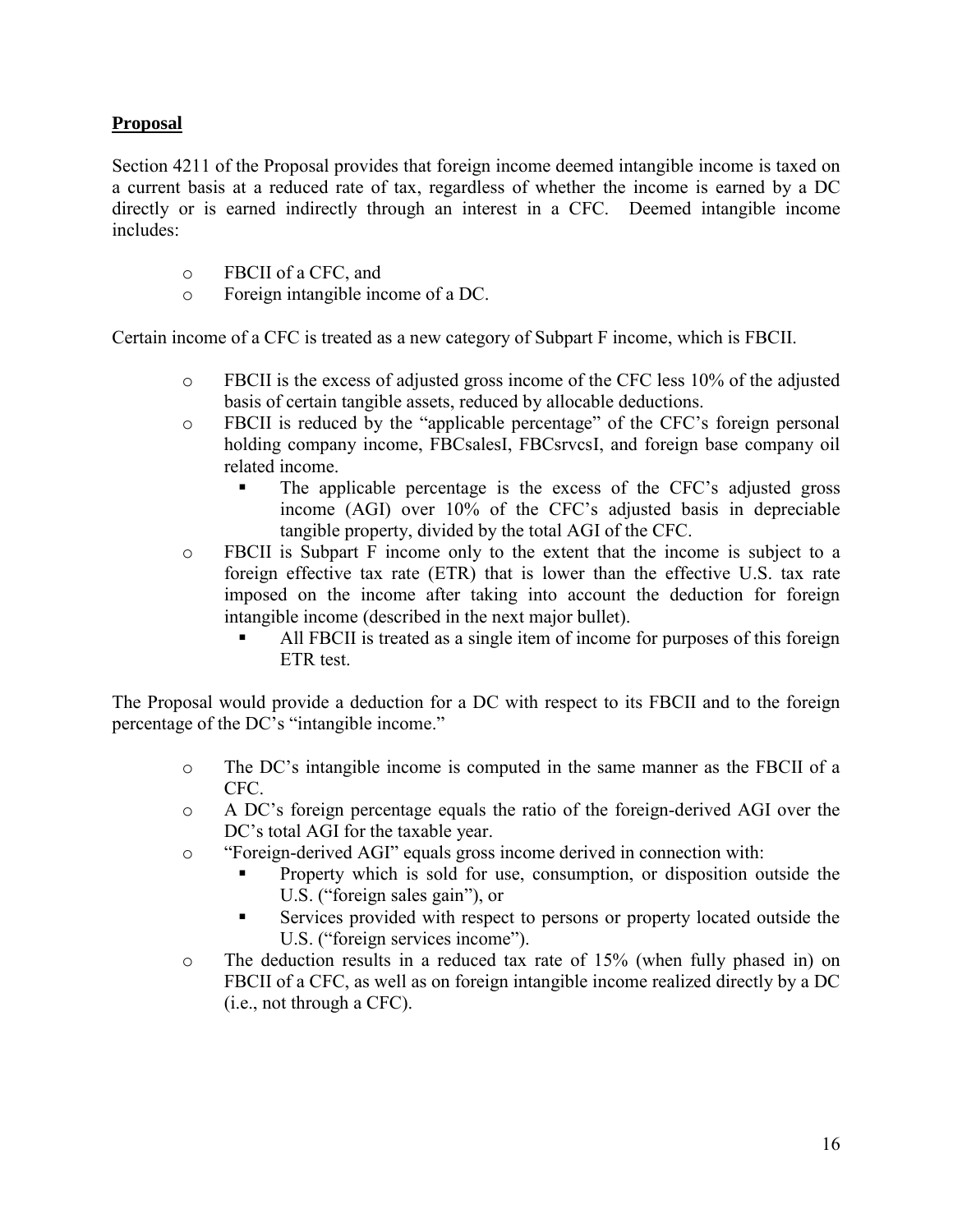- (1) It appears that this provision is a substantially modified version of Option C from the 2011 House Committee on Ways and Means tax reform discussion draft.
- (2) The amount that is deemed foreign intangible income is not necessarily the same as the amount of separately measured foreign source income that is generated by intangibles. Restated, income related to property or services may not need to have a direct link to intangible property (IP) in order to qualify for the 15% rate. The deemed intangible income is simply an amount of earnings that is above the 10% return threshold on fixed assets. It appears that the formulary approach utilized in the Proposal is a response to comments regarding the subjective approach taken in the 2011 discussion draft, which requires an analysis of the facts to determine to what extent the CFC's profits are actually attributable in part to some kind of intangible property, for determining foreign intangible income.
- (3) This provision appears to approximate the amount of intangible income of a company by subtracting return on tangible assets from income, thereby making any residual earnings return on intangible assets. It appears that the 10% of the adjusted basis of certain tangible assets is a proxy for the return on tangible assets. Consider whether the residual method is the best method to estimate the intangible income of a company. The residual amount may, for example, represent risk and other factors that are not historically defined as intangible assets under the IRC. In addition, consider whether the 10% of the adjusted basis of fixed assets is an equitable measurement of return on fixed assets. An asset that has been fully depreciated for tax purposes, for example, could continue to generate income. In this respect, consider an option that would permit the use of fair market value of fixed assets.

This provision, as drafted, would likely cause inclusion by a U.S. shareholder of a substantial portion of income from CFCs that is subject to a foreign ETR of less than 15%. Consider whether it is possible to view the intentionally broad base of FBCII as a *de facto* minimum tax, similar to the proposed 19% tax on the current E&P of all CFCs that has been proposed in the Administration's Fiscal Year 2017 Revenue Proposal.

(4) Income from manufacturing, from selling (for example, in the case of a pure distributor that did not deal with related companies such as a smart "arbitraging" company), and services that are not FBCsrvcsI, are treated as FBCII whenever the foreign tax rate was less than 15% and whenever the 10% return on fixed assets did not provide a shelter from FBCII. Although a CFC that generated profit in these areas could have some kind of IP that it had acquired from a related company in order to justify its profit, it is also possible to attribute the high profitability to transactions or factors that are not motivated by shifting of income out of the U.S. Any valuable IP could have been acquired (either indirectly through an acquisition of a foreign owned business or by outright purchase), or it could have been developed by the CFC itself with no assistance from any related party.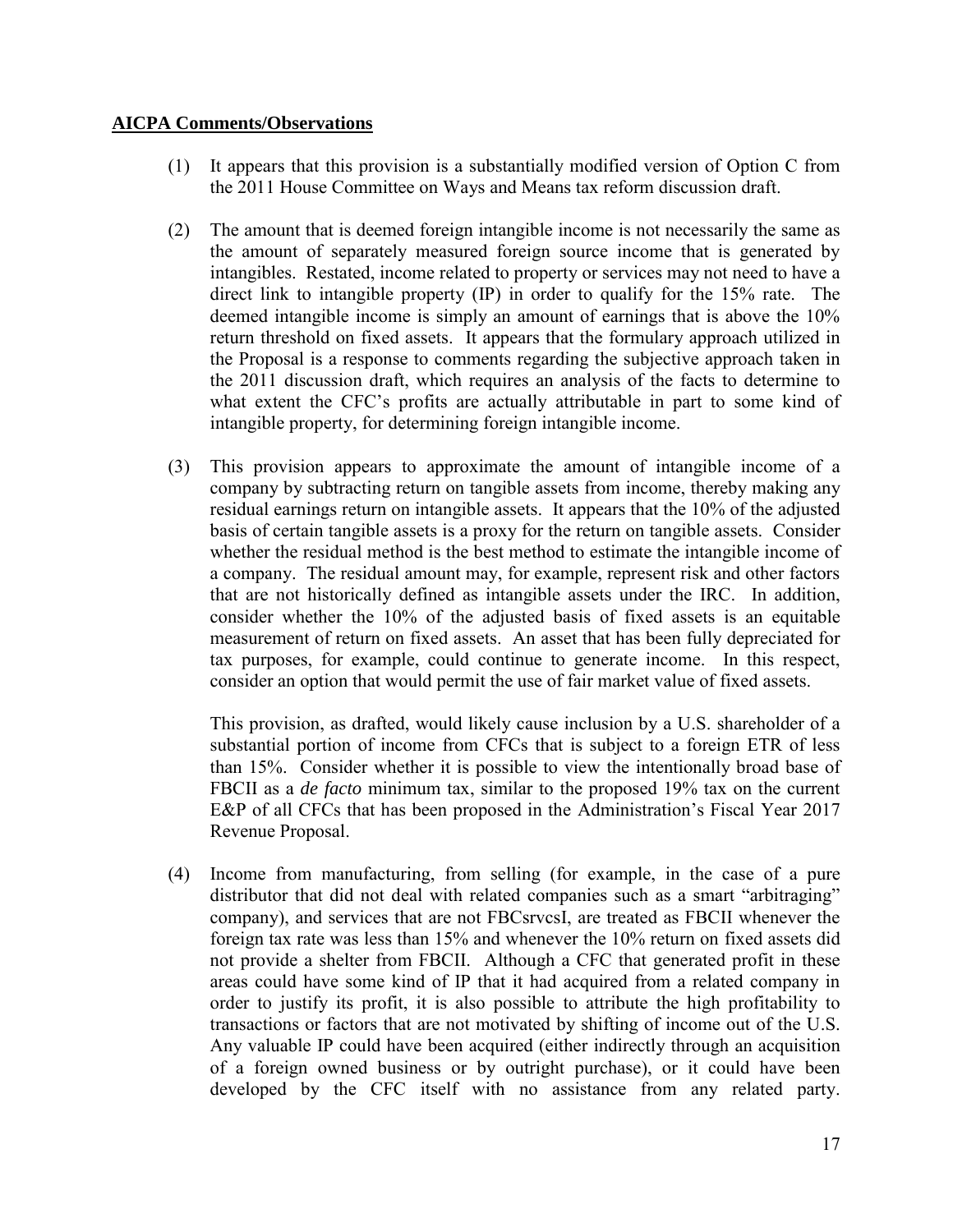Alternatively, there are many other reasons why the CFC earns a substantial profit despite the fact that it has little or no IP and is not required to pay fees to any related companies under IRC section 482. As such, this provision, as an anti-income shifting provision, appears overly broad and is punitive to any offshore ownership of IP by U.S. based groups regardless of any motivate for shifting income from the U.S. In contrast, the Administration's Fiscal Year 2015 Revenue Proposals limits its "excess return on intangibles" proposal to CFCs that exploits IP transferred from related U.S. persons and does not apply that concept to other kinds of companies.

In addition, consider whether the ETR is an effective measure of abusive tax structures and whether it effectively curbs base erosion.

- (5) The reduction of FBCII by the applicable percentage of other Subpart F income is to prevent double-counting of income that is currently subject to tax in the U.S.
- (6) Are losses in this FBCII category available for carry-forward to offset future income in this category of subpart F income?
- (7) We note that the 15% rate on foreign intangible income of a DC is similar to a "patent box" regime. In a report released by Senate Finance Committee Republican Staff in December 2014<sup>3</sup> , a patent box is described as a tax incentive that takes the form of a reduced corporate income tax rate on certain income arising from the exploitation of IP. The report suggested that a territorial tax system might create greater incentives for U.S. multinational corporations to migrate IP abroad and that a patent box could serve as a "carrot" to incentivize U.S. multinational corporations (USMNCs) to retain ownership of IP in the U.S.

This provision defines foreign-derived AGI as gross income derived in connection with (1) foreign sales gain, or (2) foreign services income.

Consider including foreign source income from licenses and leases in determining foreign-derived AGI.

#### **2. Section 4212 – Denial of deduction for interest expense of United States shareholders which are members of worldwide affiliated groups with excess domestic indebtedness**

#### **Proposal**

Section 4212 of the Proposal provides a "thin capitalization" rule which would deny a deduction for a portion of a DC's net interest expense.

o Applicable if the DC fails to meet both a "relative leverage test" and a "percentage of adjusted taxable income (ATI) test."

 $\overline{a}$ <sup>3</sup> Refers to the Comprehensive Tax Reform for 2015 and Beyond, by the United States Senate, Republican Staff Committee on Finance, December 11, 2014.

[http://www.finance.senate.gov/newsroom/ranking/release/?id=0df91455-c895-49b4-9044-d8fd9873b1dc.](http://www.finance.senate.gov/newsroom/ranking/release/?id=0df91455-c895-49b4-9044-d8fd9873b1dc)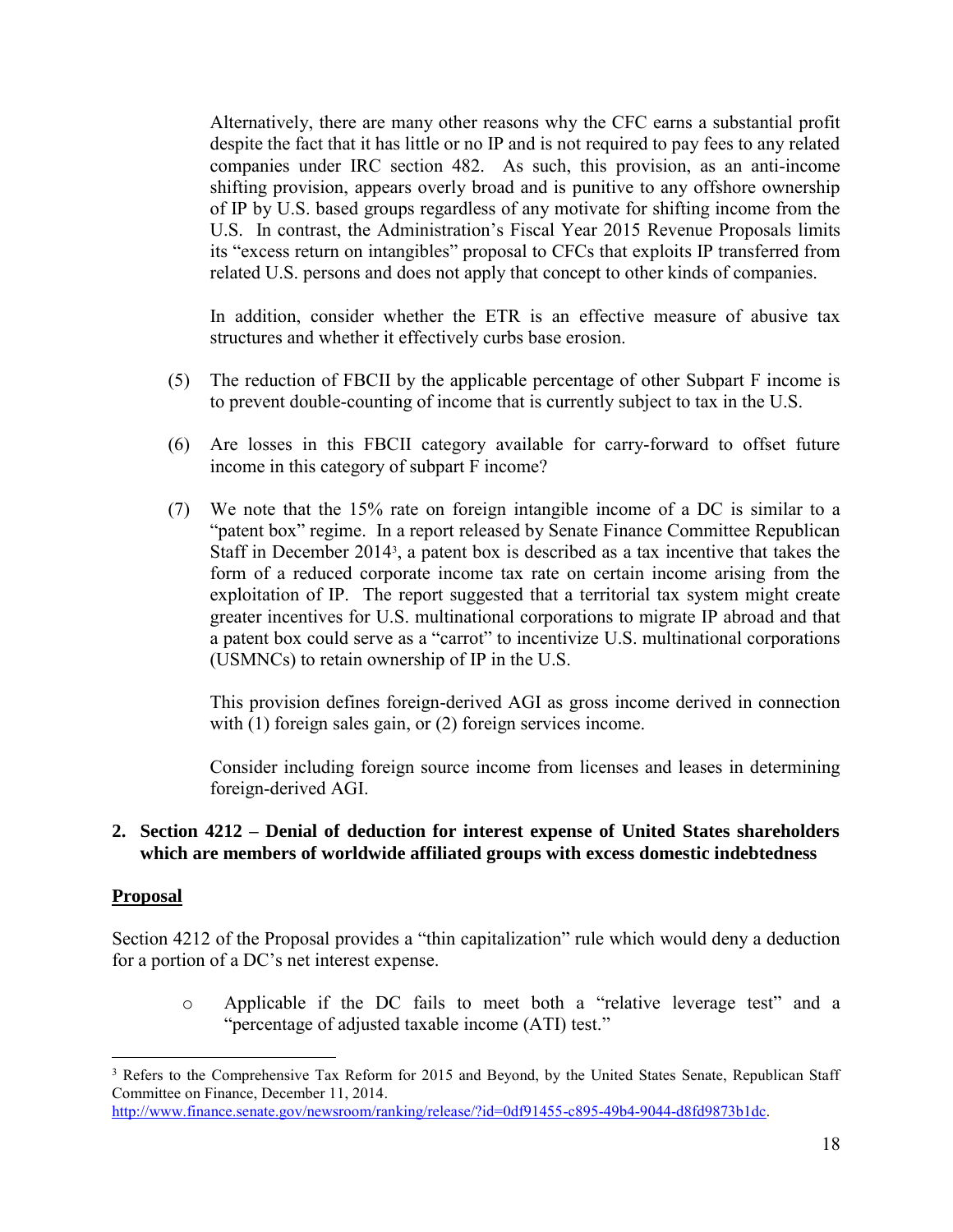- o Under the relative leverage test,
	- All domestic members of the worldwide affiliated group are treated as a single member to determine whether the group has "excess domestic indebtedness";
	- Excess domestic indebtedness equals the amount by which the debt to equity ratio of the U.S. domestic members exceeds 110% of the aggregate debt to equity ratio of the worldwide affiliated group; and
	- Ownership interest in a FC group member held by a DC group member is disregarded when determining the assets of the DC.
- o Under the ATI test, the interest potentially disallowed equals the excess (if any) of the net interest expense over 40% of the adjusted taxable income of the DC.
- o Any disallowed interest equals the lesser of a DC's interest expense that (i) is attributable to excess domestic indebtedness or (ii) is in excess of 40% of ATI.
- o A carryforward of disallowed interest expense is permitted.
- o Any amount disallowed under this provision reduces the disallowance under the earnings stripping rules of section 163(j).

- (1) This thin capitalization rule applies to interest paid by a DC to both related parties and to unrelated parties (third parties). The rule is applicable to a DC that is a U.S. shareholder with respect to any CFC. The Proposal does not apply to a wholly domestic group. The Proposal could apply to foreign-owned U.S. affiliated groups that own CFCs (i.e., the so-called "sandwich structures"), but the reference to section  $864(f)(1)(C)$  would exclude non-CFC foreign affiliates from the term "worldwide affiliated group."
- (2) In general, it appears that multinational corporations that centralize their worldwide financing through a U.S. group member are not able to deduct all of the U.S. group member's interest expense.
- (3) The value of assets is determined based on the adjusted basis for purposes of determining gain (see IRC section  $163(i)(2)(C)(i)$ ). Consider whether it is appropriate to permit the use of foreign tax basis for ease of compliance.
- (4) Unlike IRC section 163(j), which focuses on interest paid to foreign related persons or to unrelated persons when a related foreign person provides credit support, the Proposal includes interest paid to related and unrelated persons, regardless of foreign or domestic. The Proposal focuses on the interest deductions of DCs that are part of a U.S. corporate group that is not foreign-owned. IRC section  $163(i)$ , in contrast, lacks a relative leverage test and focuses on the U.S. group itself. A coordination rule is provided between this provision and IRC section 163(j).
- (5) Consider providing a de *minimis* interest expense exception for all taxpayers.
- (6) Consider an exception where all group debt (other than for a de *minimis* amount) that is with unrelated parties would exempt the group from these rules.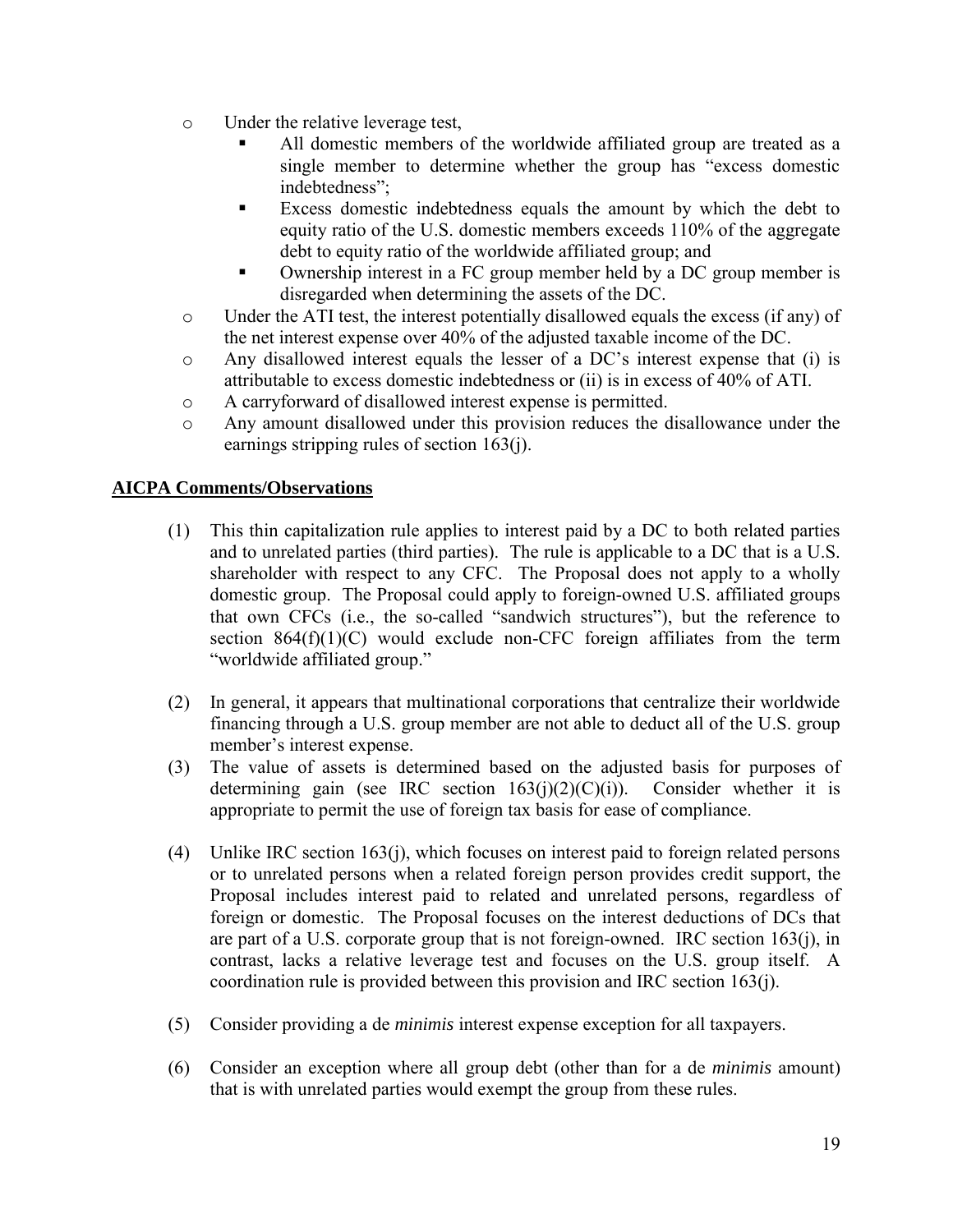(7) Consider providing an exception for small multinational groups with, e.g., under \$10 million in sales.

# *Title III – Business Tax Reform*

# **Subtitle G – Pass-Thru and Certain Other Entities**

# **Part 3 – REITs and RICs**

**1. Section 3648 – Interests in RICs and REITs not excluded from definition of United States real property interests** 

## **Proposal**

Section 3648 of the Proposal amends the five-year Foreign Investment in Real Property Tax Act of 1980 (FIRPTA)<sup>4</sup> "cleansing rule" of IRC section  $897(c)(1)$  to provide that it would not apply to a real estate investment trust (REIT) that disposed of its U.S. real property interest (USRPIs) pursuant to distributions for which it was eligible for the dividends paid deduction.

## **AICPA Comments/Observations**

The AICPA has no comments with respect to section 3648 of the Proposal at this time.

## **2. Section 3649 – Dividends derived from RICs and REITs ineligible for deduction for United States source portion of dividends from certain foreign corporations**

## **Proposal**

 $\overline{a}$ 

Section 3649 of the Proposal provides that the DRD that is currently allowed to a DC under IRC section 245 with respect to dividends from a FC that receives dividends from an 80%-or-more owned U.S. subsidiary of the foreign payor, does not apply to the extent that the foreign payor received dividends from a U.S.-incorporated regulated investment company (RIC) or REIT.

## **AICPA Comments/Observations**

The AICPA has no comments with respect to section 3649 of the Proposal at this time.

## **Subtitle G – Pass-Thru and Certain Other Entities**

## **Part 4 – Personal Holding Companies**

<sup>4</sup> Refers to The Foreign Investment in Real Property Tax Act of 1980, enacted as Subtitle C of Title XI ("the Revenue Adjustments Act of 1980") of the Omnibus Reconciliation Act of 1980, Pub. L. No. 96-499, 94 Stat. 2599, 2682, (December 5, 1980).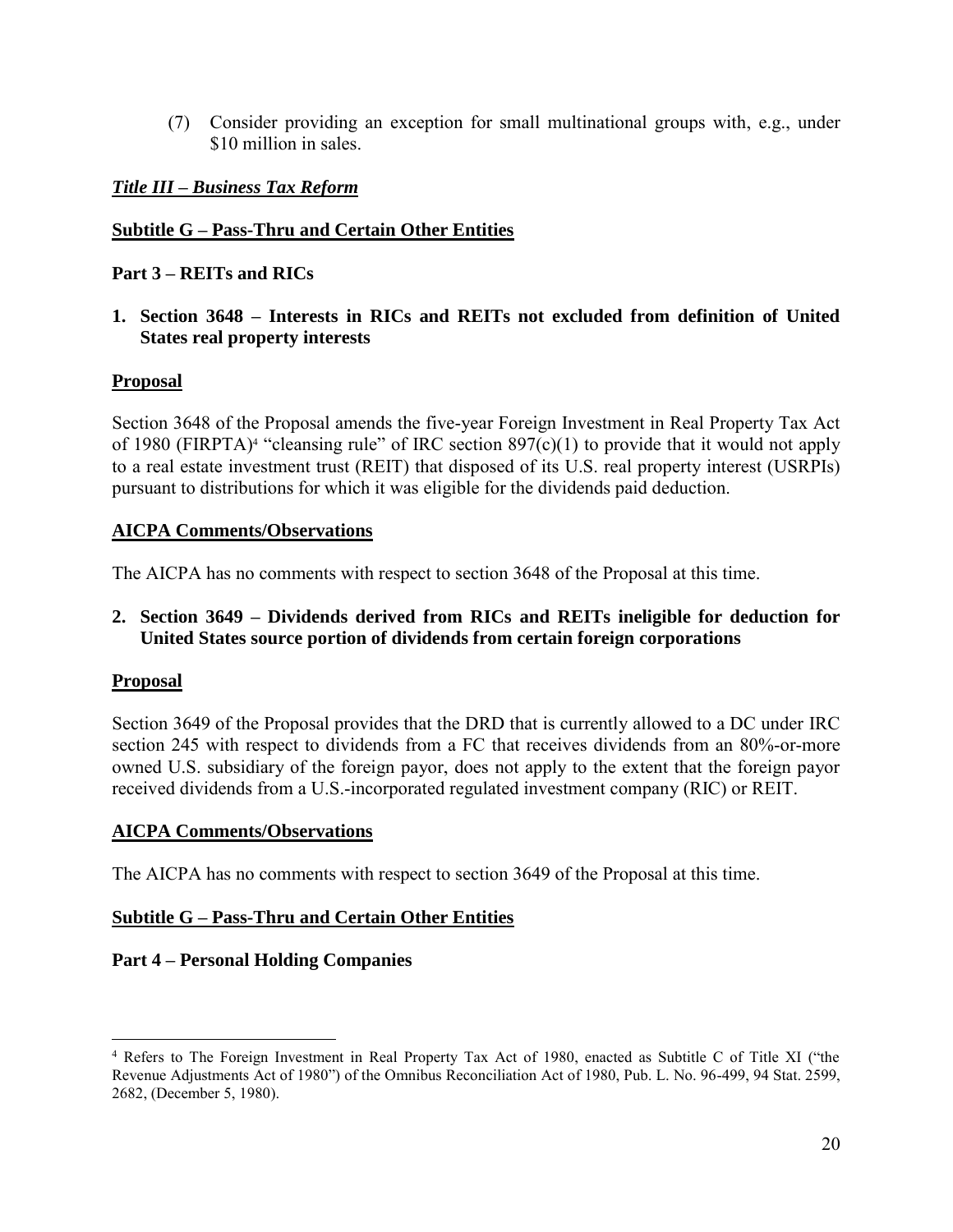**1. Section 3661 – Exclusion of dividends from controlled foreign corporations from the definition of personal holding company income for purposes of the personal holding company rules** 

# **Proposal**

Section 3661 of the Proposal excludes dividends received by a DC from a CFC in which it is a "United States shareholder" from the definition of "personal holding company income" (PHCI) under IRC section 543. Although the dividends are excluded for personal holding company (PHC) purposes, the dividends remain subject to regular corporate income tax in the hands of the U.S. shareholder company.

## **AICPA Comments/Observations**

- (1) Under present law there is no category of dividends that is excluded from PHCI under IRC section 543. Presumably, this provision is intended to prevent dividends that are eligible for the proposed section 4001 DRD from being potentially taxed at the 20% PHC rate under IRC section 541. The Proposal would apparently not apply to Subpart F income that is taxed to a corporate U.S. shareholder under section 11, because Subpart F income is not a "dividend" for PHC purposes; thus, Subpart F income is already excluded from PHCI under present law.
- (2) The Proposal appears intended to prevent dividends that are eligible for the proposed section 4001 DRD from becoming potentially subject to PHC tax. The AICPA recommends extending the provision to include dividends from 10-50 companies that are also eligible for the DRD.

## **Subtitle H - Taxation of Foreign Persons**

**1. Section 3701 – Prevention of avoidance of tax through reinsurance with non-taxed affiliates** 

## **Proposal**

Section 3701 of the Proposal limits deductions by U.S. insurance companies for reinsurance premiums paid to affiliated corporations that are not subject to U.S. taxation.

## **AICPA Comments/Observations**

The AICPA has no comments on section 3701 of the Proposal at this time.

**1. Section 3702 – Taxation of passenger cruise gross income of foreign corporations and nonresident alien individuals**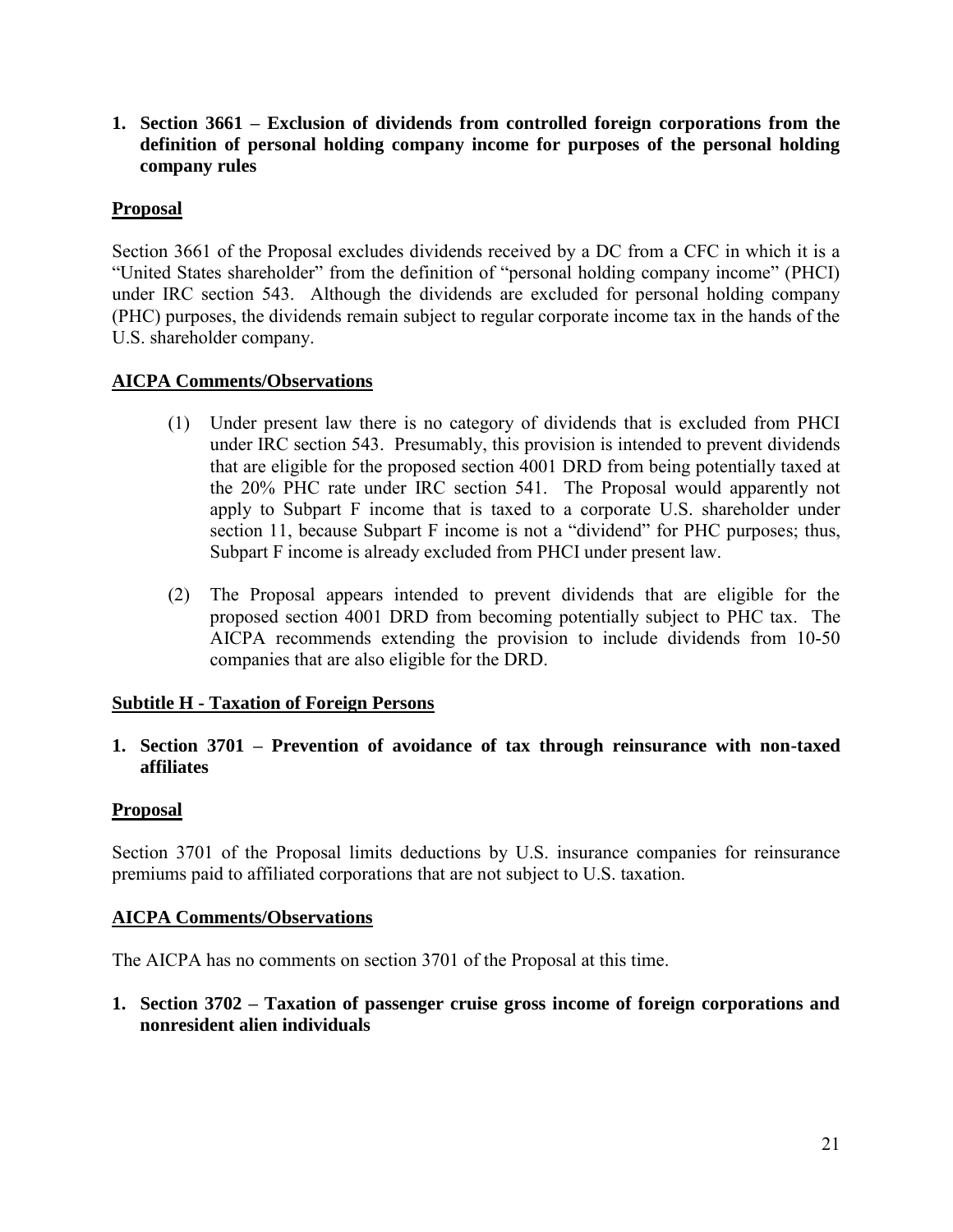# **Proposal**

Section 3702 of the Proposal provides that passenger cruise ship income earned in U.S. waters is treated as income that is effectively connected with the conduct of a U.S. trade or business and subject to net basis taxation regardless of reciprocal exemptions.

## **AICPA Comments/Observations**

The AICPA has no comments on section 3702 of the Proposal at this time.

**2. Section 3703 – Restriction on insurance business exception to passive foreign investment company rules** 

#### **Proposal**

Section 3703 of the Proposal provides for narrowing of the insurance income exception for purposes of the passive income test for PFIC status.

#### **AICPA Comments/Observations**

The AICPA has no comments with respect to section 3703 of the Proposal at this time.

#### **3. Section 3704 – Modification of limitation on earnings stripping**

#### **Proposal**

Section 3704 of the Proposal modifies the IRC section 163(j) earnings stripping rules.

- o The adjusted taxable income limitation is lowered to 40%.
- o The carryforward of excess limitation is eliminated, with a grandfather rule for excess limitation accrued prior to the effective date.

#### **AICPA Comments/Observations**

- (1) Please explain the policy reason to lower the threshold to 40%.
- (2) Consider whether the reduced withholding rates provided for under tax treaties still affects this provision as it does under current law.

#### **4. Section 3705 – Limitation on treaty benefits for certain deductible payments**

#### **Proposal**

Section 3705 of the Proposal provides that treaty benefits for deductible payments to a related person are conditioned on the foreign parent also being eligible for U.S. treaty benefits.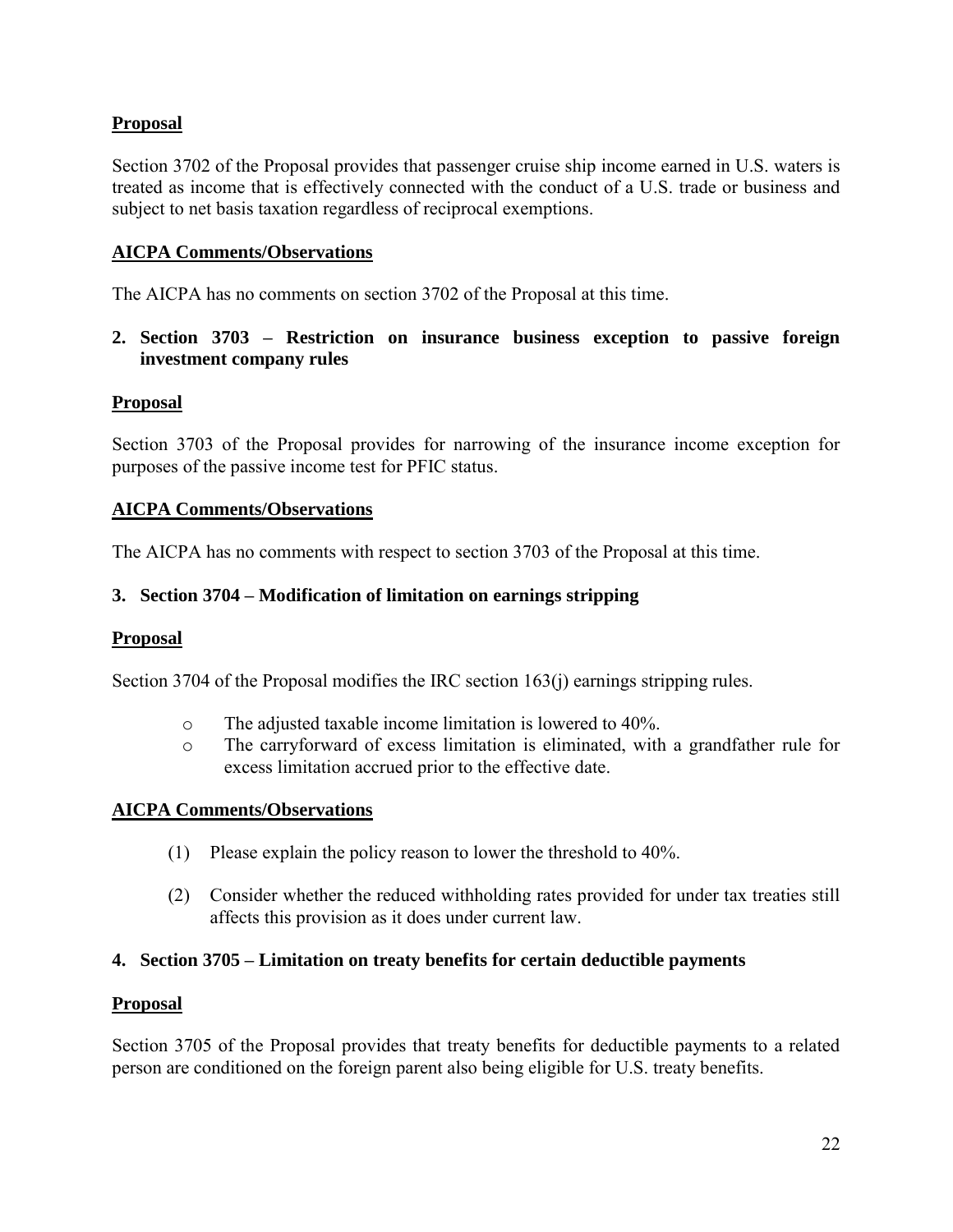- o Deductible payments of fixed or determinable, annual or periodical (FDAP) income made by a U.S. person to a foreign, related payee is not eligible for a treaty-based withholding tax reduction if the U.S. person and the foreign payee are under the common control of a foreign parent that is not eligible for a reduction of withholding tax under a U.S. treaty.
- o Control is defined as greater than 50% direct or indirect ownership.
- o The amount of the treaty reduction in the parent jurisdiction is irrelevant when determining whether a payment is eligible for treaty benefits.

(1) This provision may unilaterally override all existing income tax treaties. Consider whether it is more appropriate to address this issue by renegotiating all bilateral treaties.

## **Miscellaneous Proposals**

This section discusses various provisions which directly apply to certain international operations, or which were not drafted with international transactions in mind but which could have a significant effect on certain kinds of cross-border taxpayers. These Proposals are not discussed in the Technical Explanation of the Tax Reform Act of 2014.<sup>5</sup>

## *Title I – Tax Reform for Individuals*

## **Subtitle E – Deductions, Exclusions, and Certain Other Provisions**

## **1. Section 1401 – Exclusion of gain from sale of principal residence**

## **Proposal**

Section 1401 of the Proposal changes the period during which the seller of a principal residence must occupy it in order to claim the \$250,000/\$500,000 exclusion, from 2 out of the prior 5 years, to 5 out of the prior 8 years.

#### **AICPA Comments/Observations**

(1) The Proposal reinstates the 5-out-of-8 year principal residence holding period that was applied under section 121 prior to 1978. However, until 1997 the IRC section 121 exclusion was only available to individuals age 65 and older. Prior to 1997, the tax relief available to individuals below age 65 from the sale of their principal residence, was the "rollover" rule in IRC section 1034. This rule did not require the

 $\overline{a}$ <sup>5</sup> Refers to the Technical Explanation of the Tax Reform Act of 2014, a Discussion Draft of the Chairman of the House Committee on Ways and Means to Reform the Internal Revenue Code: Title VIII – Deadwood and Technical Provisions, as prepared by the Staff of the Joint Committee on Taxation on February 26, 2014, JCX-19-14 [https://www.jct.gov/publications.html?func=startdown&id=4561.](https://www.jct.gov/publications.html?func=startdown&id=4561)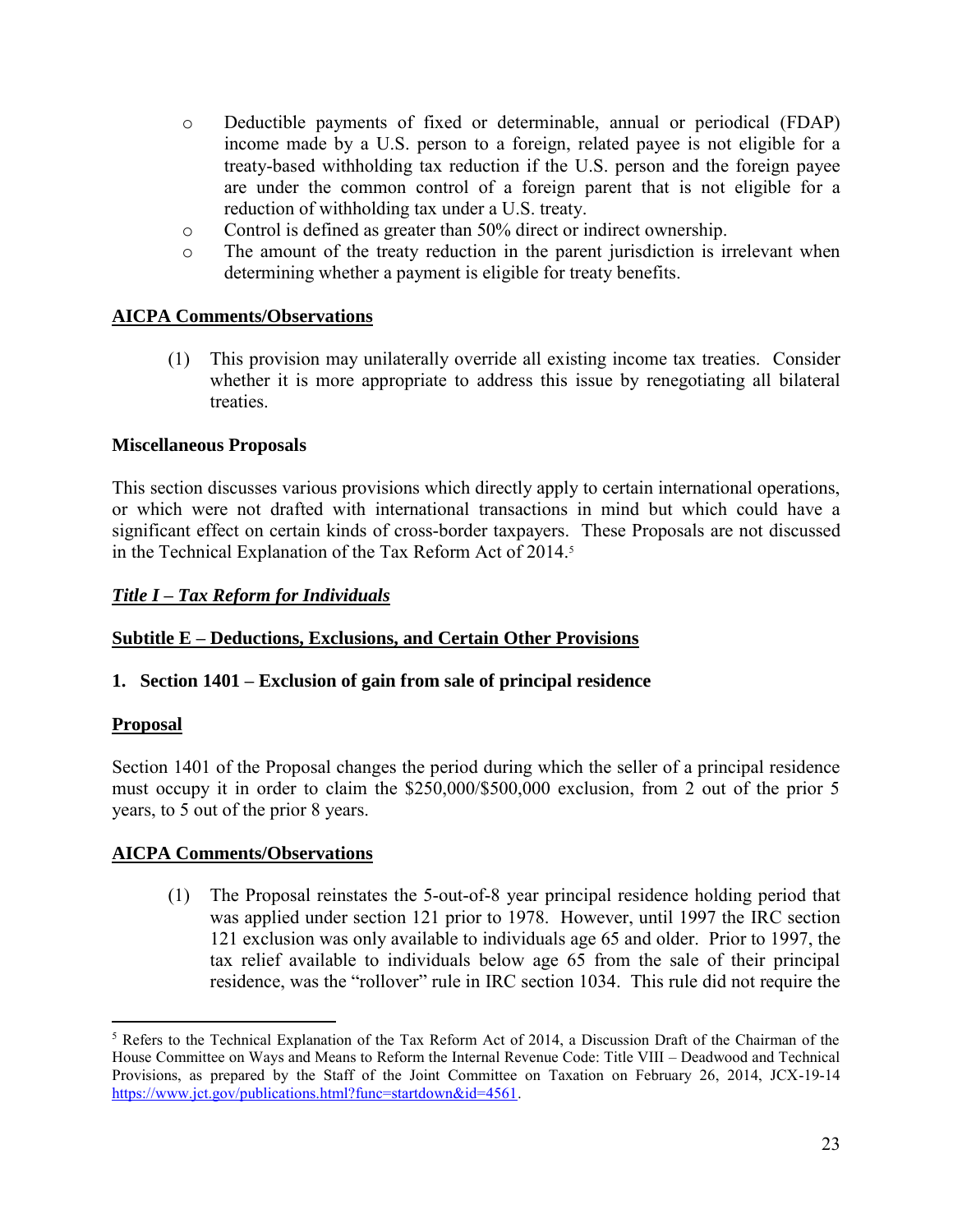seller to have occupied the property as their principal residence for any prescribed period of time (it was only necessary that the property qualify as the seller's principal residence on the date of sale).

Section 1034 did not exclude gain from the sale from the seller's gross income, but instead permitted the seller to roll over the tax basis in the sold property to the principal residence that replaced it. However, in order to qualify for the tax-free rollover of basis in the property being sold, the seller was required to occupy the "replacement residence" for at least 2 years. When section 1034 was repealed in 1997, taxpayers of all ages became eligible for the IRC section 121 exclusion, provided that the seller had occupied the property as a principal residence for 2 out of the prior 5 years.

We have concerns with the Proposal with respect to individual taxpayers of all ages, and particularly taxpayers who are not yet retired, because neither IRC section 1034 nor IRC section 121 has ever required that the taxpayer occupy the principal residence for more than 2 years in order to qualify for tax relief with respect to gain on the sale of the residence (except for the limited 5-year rule for elderly sellers prior to 1978).

In view of the mobility of the U.S. workforce, extending the required period of occupancy from 2 years to 5 years would result in hardship for a substantial number of individuals who change jobs that they have held for more than 2 years but less than 5 years, and where the change in employment requires them to move to another part of the country (although IRC section  $121(c)(2)$  allows the proration of the exclusion where the sale is related to a job relocation, extending the required occupancy period to 5 years will further reduce the amount of the pro-rated exclusion in those situations).

However, this provision may result in an overly harsh burden on employees who move to a foreign country. Many U.S. citizens and residents who are transferred abroad by their employers retain ownership of their principal residence in the U.S. (usually by renting it out), in the expectation of moving back into that property at the end of their foreign assignment. Frequently, however, their employer transfers them back to the U.S. to a different location, thereby requiring the employee to sell their U.S. residence.

Please provide an explanation for the policy reason for such a dramatic change to IRC section 121 considering the mobility of a global/domestic workforce in today's market.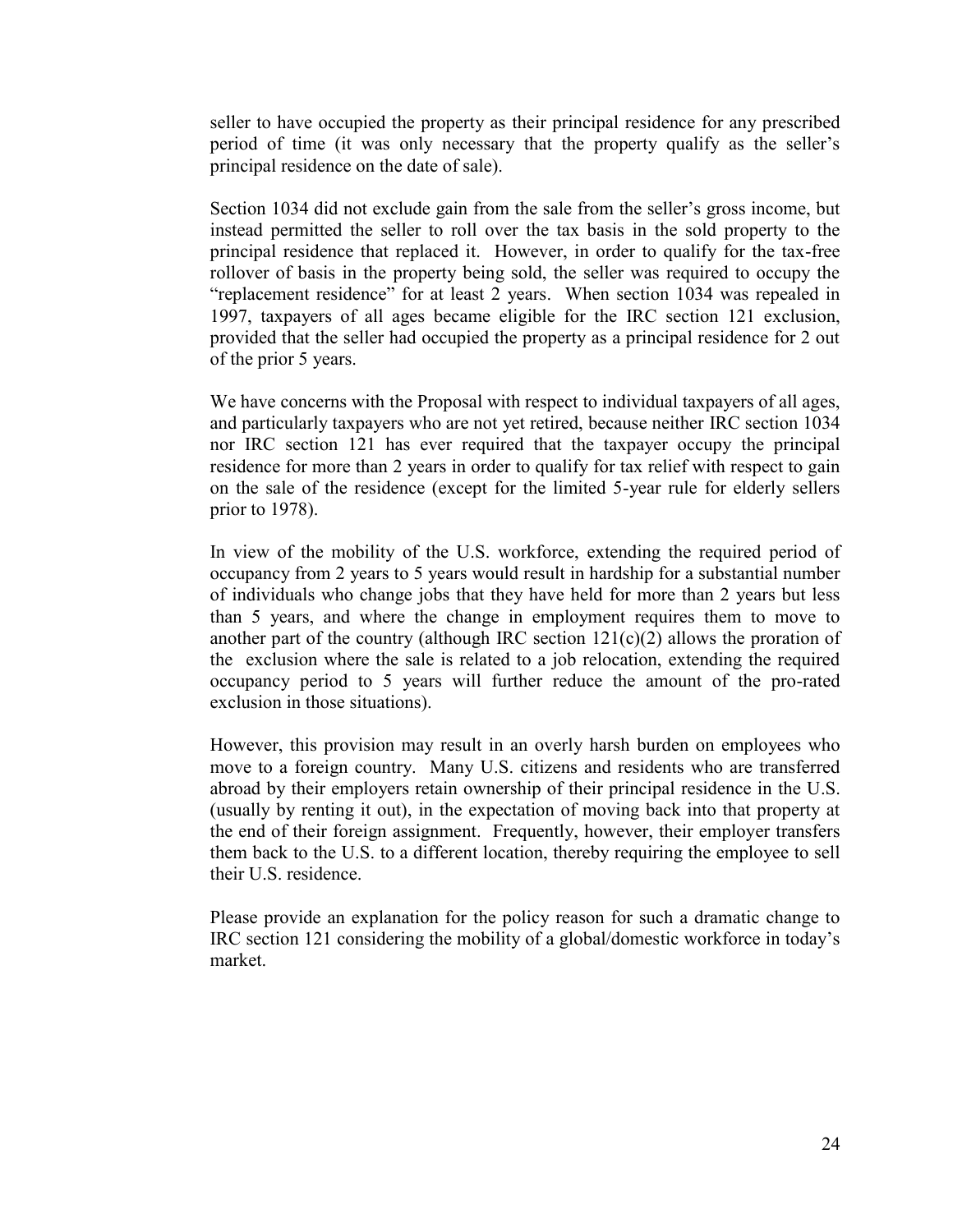# **2. Section 1412 – Repeal of deduction for moving expenses**

# **Proposal**

Section 1412 of the Proposal repeals the deduction for moving expenses under IRC section 217. However, the requirement in IRC section 82 that moving expense reimbursements are included in gross income is retained. Presumably a deduction in most cases under IRC section 162 is allowed as a substitute for the repeal of IRC section 217.

# **AICPA Comments/Observations**

(1) Although the Proposal is possibly defensible as a revenue-raiser with respect to individuals who change job locations within the U.S., it could impose an excessive cost burden on U.S. companies that transfer employees from the U.S. to foreign countries, and vice versa. Because these types of transfers are usually more expensive than wholly domestic transfers and because the cost is usually borne by the employer (subject to a "tax gross-up" for reimbursements that are not taxdeductible by the employee), the Proposal could make U.S. companies even less competitive internationally are as a result of the present rules on taxation of their foreign income.

A compromise supported by the AICPA is to apply the proposed new rule to international assignment transfers only when the individual makes a job-related move to or from a contiguous country (Canada or Mexico) or to or from a Caribbean location.

## **Subtitle F – Employment Tax Modifications**

## **1. Section 1503 – Repeal of exemption from FICA taxes for certain foreign workers**

## **Proposal**

Section 1503 of the Proposal repeals the Federal Insurance and Contributions Act (FICA) exemption for foreign agricultural workers and for most foreign students and "exchange visitors" who are temporarily within the U.S. (F-, J- M-, and Q-visa holders).

## **AICPA Comments/Observations**

(1) It is believed that the exemption for F- and J-visa holders (later extended to M- and Q-visa holders) was established in the 1950s or early 1960s as part of the "Fulbright program." The FICA exemption was included because under the social security program as it then existed, few of the F- or J-visa holders would ever accumulate the 40 quarters of coverage required in order to become eligible for social security retirement benefits.